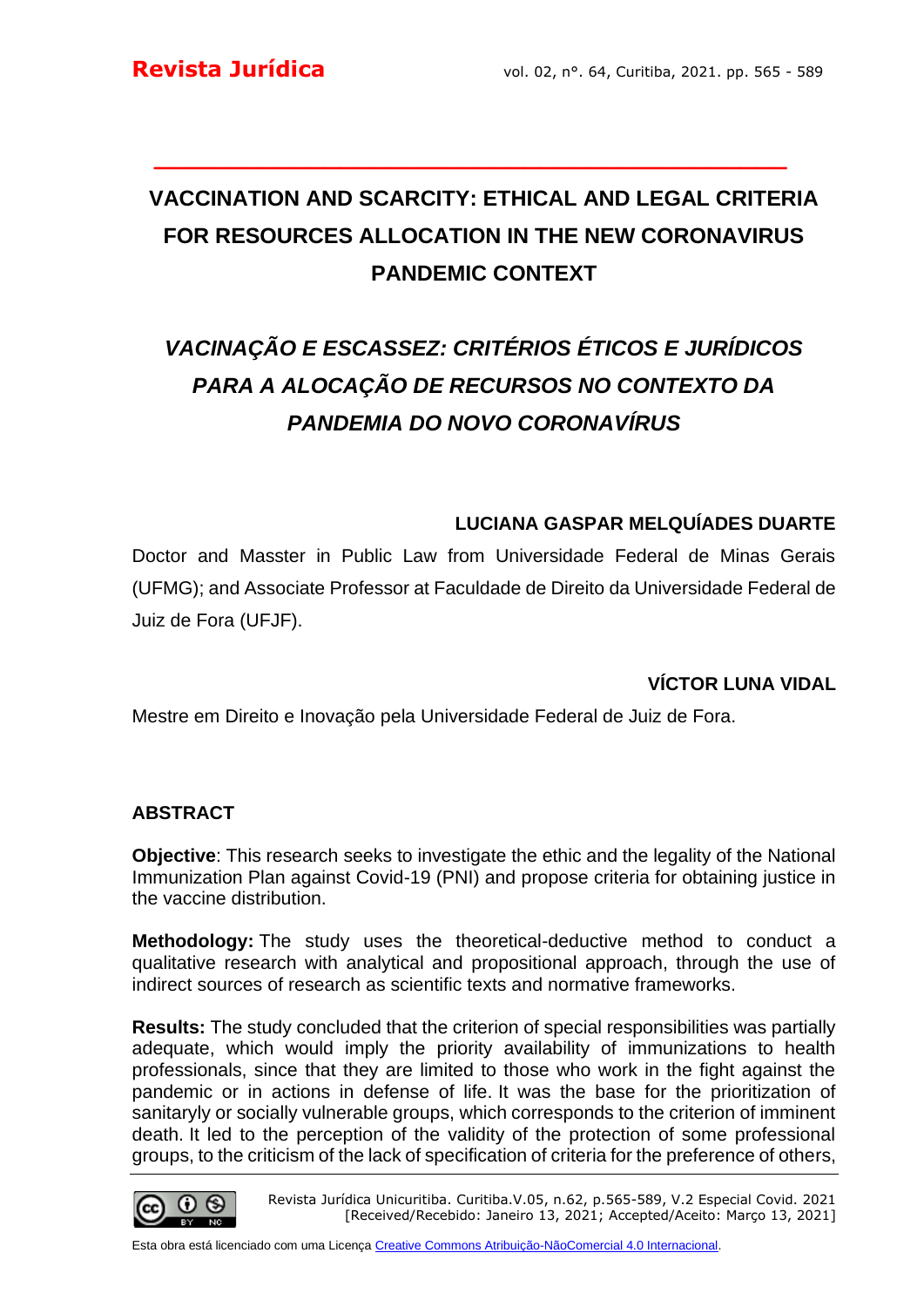and it criticized the lack of priority of some categories. Finally, it was proposed the organization of the vaccination calendar, after the immunization of the groups contemplated in the PNI, in decreasing order to the perception of income *per capita*, due to the greater risk inherent to the financially neediest classes.

**\_\_\_\_\_\_\_\_\_\_\_\_\_\_\_\_\_\_\_\_\_\_\_\_\_\_\_\_\_\_\_\_\_\_\_\_\_\_\_\_\_**

**Conclusions:** The PNI meets some criteria of equity in accordance with Law and the values potentially profiled by Brazilian society, but lacks improvement in the vaccine distributive process to fully achieve health justice.

**Keywords:** Vaccine; Severe scarcity; Right to life; Right to health; Fairness

#### *RESUMO*

*Objetivo: Esta pesquisa busca investigar a eticidade e a juridicidade do Plano Nacional de Imunização contra a Covid-19 (PNI) e propor critérios para a obtenção de justiça na distribuição vacinal.* 

*Método: O estudo utiliza o método teórico-dedutivo para a realização de uma pesquisa qualitativa com abordagem analítica e propositiva, mediante emprego de fontes indiretas de pesquisa como textos científicos e marcos normativos.* 

*Resultados: O estudo concluiu pela adoção parcial do critério das responsabilidades especiais, o que implicaria a disponibilização prioritária de imunizantes aos profissionais de saúde, desde que limitada àqueles que atuam no combate da pandemia ou em ações em defesa da vida. Sustentou a priorização de grupos vulneráveis sanitária ou socialmente, o que corresponde ao critério da morte iminente. Conduziu à percepção da validade da proteção de alguns grupos profissionais, à crítica da falta de especificação de critérios para a preferência de outros, e censurou a ausência de prioridade de algumas categorias. Por fim, foi proposta a organização do calendário vacinal, após a imunização dos grupos contemplados no PNI, em ordem decrescente à percepção de renda per capta, em virtude do maior risco inerente às classes financeiramente mais carentes.* 

*Conclusões: O PNI atende a alguns critérios de equidade consoantes ao Direito e aos valores potencialmente perfilhados pela sociedade brasileira, mas carece de aperfeiçoamento no processo distributivo vacinal para o alcance pleno da justiça sanitária.*

*Palavras-chave: Vacina; Escassez severa; Direito à vida; Direito à saúde; Equidade.*

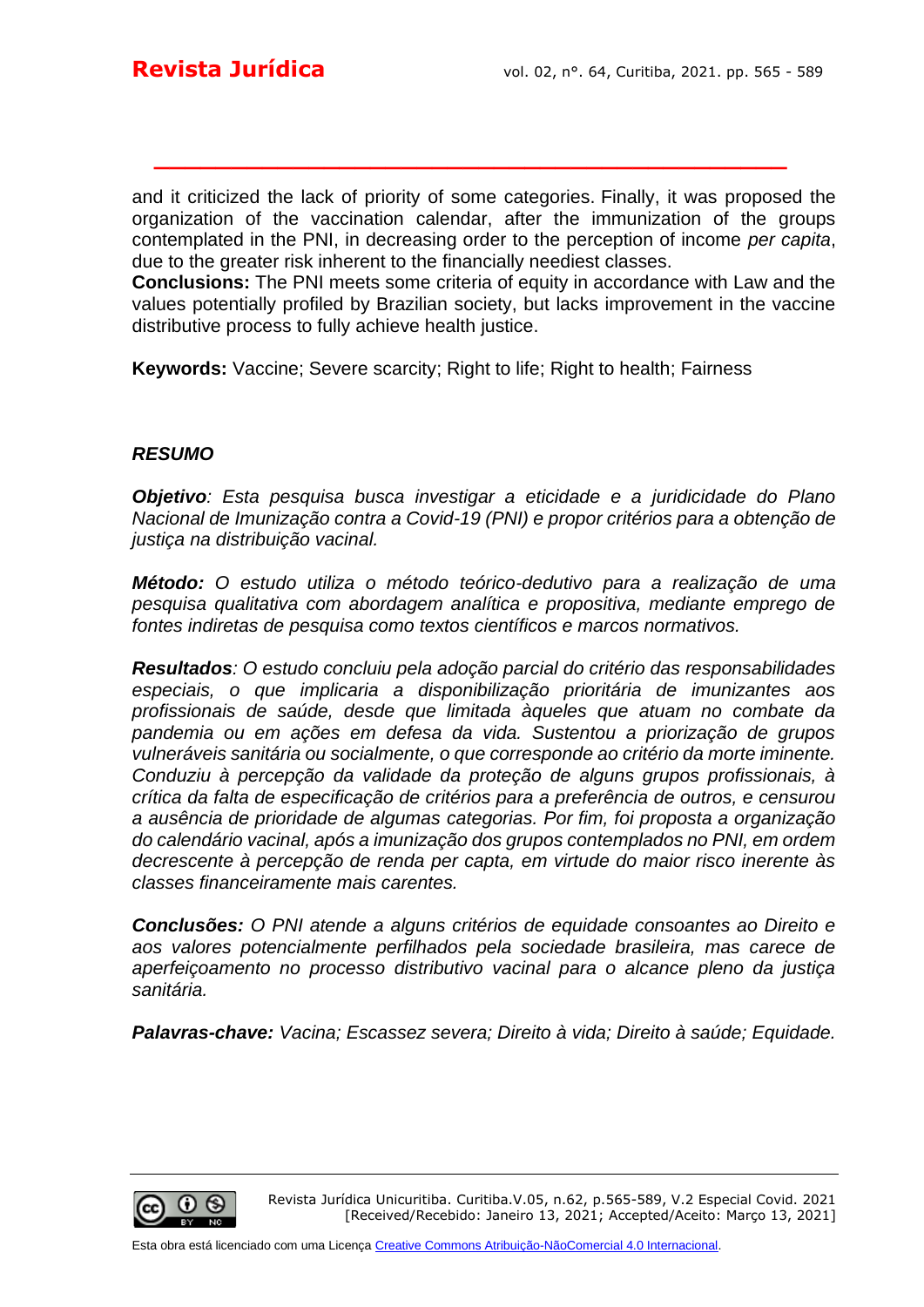#### **1 INTRODUCTION**

The criteria to be used for the distribution of vaccines against COVID-19 characterize one of the most controversial points in the current [scenario](https://www.translatoruser.net/bvsandbox.aspx?&from=pt&to=en&csId=479abae2-512a-473d-8fb9-428485b95340&usId=c7a84ef1-f180-4715-8742-b831c5ad15af&ac=true&bvrpx=false&bvrpp=&dt=2021%2F3%2F31%2013%3A41#_ftn1)<sup>1</sup> of the pandemic in Brazil, due to the fact that the immunizing resources are severely scarce<sup>23</sup>. By potentially implying decisions about who may live or die, referred to as tragic<sup>4</sup>, the distributive parameters invoke legal and ethical [discussions](https://www.translatoruser.net/bvsandbox.aspx?&from=pt&to=en&csId=479abae2-512a-473d-8fb9-428485b95340&usId=c7a84ef1-f180-4715-8742-b831c5ad15af&ac=true&bvrpx=false&bvrpp=&dt=2021%2F3%2F31%2013%3A41#_ftn4)<sup>5</sup> which

**\_\_\_\_\_\_\_\_\_\_\_\_\_\_\_\_\_\_\_\_\_\_\_\_\_\_\_\_\_\_\_\_\_\_\_\_\_\_\_\_\_**

<sup>5</sup> The ethical dimension concerns the conformation of the parameters that guided the definition of the priority order of vaccination to the values adopted by society (BITTAR, 2018); the legal dimension implies examining the conformity of these criteria to the precepts of law in force and existing in the dynamic context in which the discussion takes place (BITTAR, 2018). The discussion about the shortage of vaccines implies ethical discussions because it challenges relevant social values, such as life and health, which must be guaranteed, in accordance with the Constitution (BRAZIL, 1988), in an isonomic way. The demand for equal access to the protection of these values, therefore, triggers the legal analysis, especially considering that, since universal preservation is not possible, the criteria for priority allocation of necessary inputs for this must be defined discursively, in order to if to try to achieve an ideal sanitary democracy.



<sup>1</sup> This research report was written in March 2021, at a time when the number of vaccines available to the population was not yet sufficient for immunizating priority groups (BRASIL, 2021). The discussions carried out in this paper, therefore, are extremely adherent to the present context of severe scarcity of resources essential for saving human lives.

<sup>&</sup>lt;sup>2</sup> The scarcity consists of the lack of sufficient resources for complete satisfaction of all human needs. and it can manifest itself at different levels, according to the possibilities of suffering human interference in favor of its elimination or reduction. It is considered *almost natural* when its supply can be raised to levels capable of meeting the needs of almost all people or almost all human needs. It is considered *natural* when, although feasible, human action is not observed to reduce it, and the supply of human needs occurs in accordance with the supply of resources made by nature. When human interference is not possible and affects resources that are essential to human life, scarcity is qualified as *severe* (DUARTE, 2020).

<sup>&</sup>lt;sup>3</sup> Health resources can be considered severely scarce when they are insufficient to satisfy basic health needs, defined by Duarte (2020b) as those essential for the survival of man or for human life in minimum standards of dignity. This is due to the belonging of these benefits to the content of the essential core of this right, which, according to the Theory of Fundamental Rights (ALEXY, 2011), must be fully implemented, with the cogency of the rule that conveys it being absolute due to its nature. rule of law. Thus, limits to the full effectiveness of a rule rule are considered to be exception clauses, which must have their normative foundation in the protection of a legal asset of the same hierarchical status as the restricted legal asset, which will require the demonstration of constitutional backing for the allocation criteria of resources. severely scarce. When, however, the health resources are unsatisfactory to satisfy health needs of second necessity, so those inherent in intermediate or soft levels of dignity and members of the legal content of a norm-principle are qualified, recognized as a commandment of optimization to be implemented in a timely manner. according to the factual or legal possibilities (DUARTE, 2020b), the scarcity will not be considered severe, but a factual limit to the effectiveness of the principle that conveys health benefits outside the essential core of the right to health.

<sup>4</sup> According to Bobbit and Calabresi (1978), tragic choices are those that necessarily follow the perishing of high importance goods and whose preservation would be desired if there was the possibility of guaranteeing it. However, the authors state that if such choices were guided by the community's moral values, they would not be considered moral contradictions.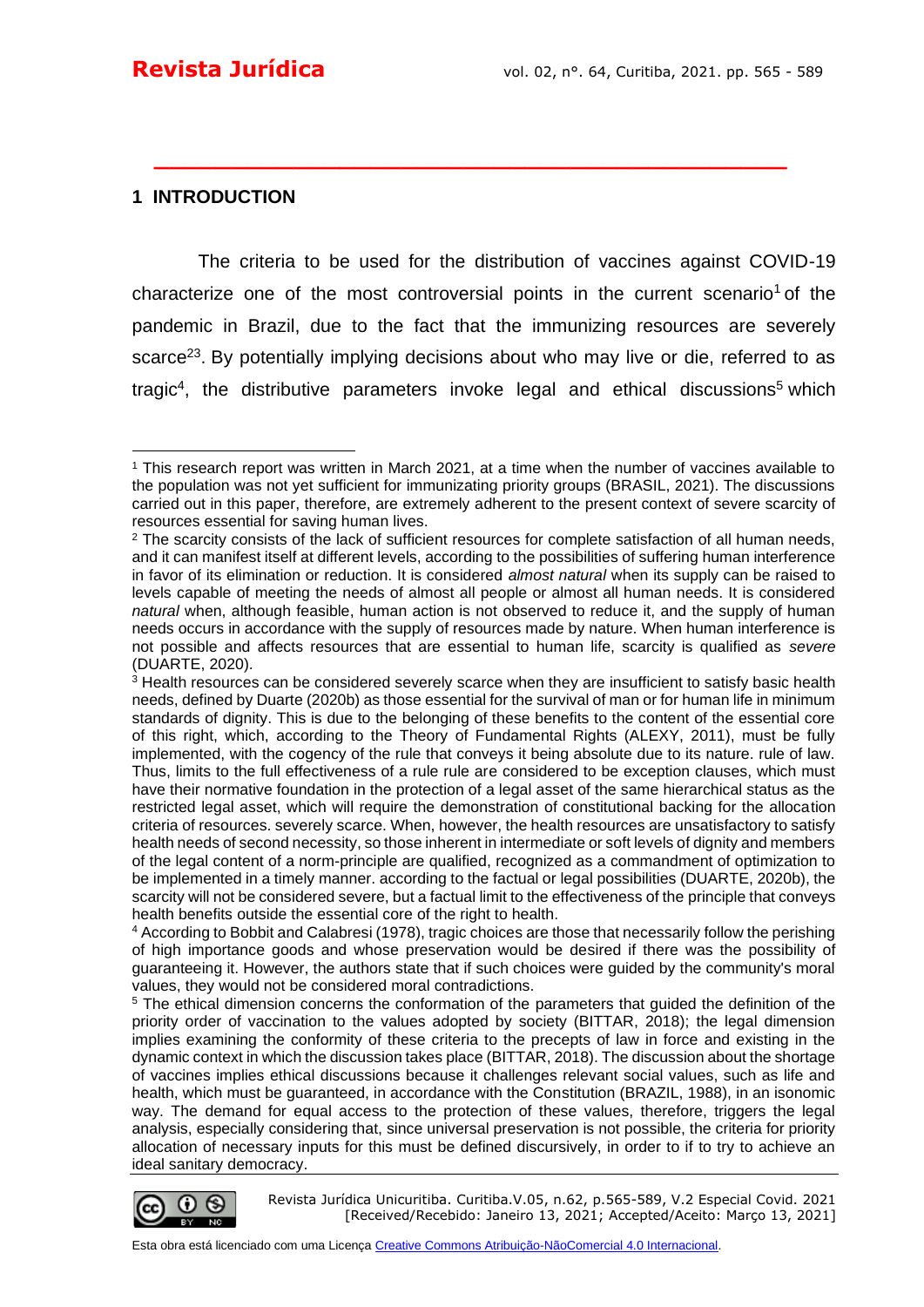reverberate in the notion of equity of access to the necessary means for life<sup>[6](https://www.translatoruser.net/bvsandbox.aspx?&from=pt&to=en&csId=479abae2-512a-473d-8fb9-428485b95340&usId=c7a84ef1-f180-4715-8742-b831c5ad15af&ac=true&bvrpx=false&bvrpp=&dt=2021%2F3%2F31%2013%3A41#_ftn5)</sup> and health preservation, rights provided in the Constitution (BRASIL, 1988).

**\_\_\_\_\_\_\_\_\_\_\_\_\_\_\_\_\_\_\_\_\_\_\_\_\_\_\_\_\_\_\_\_\_\_\_\_\_\_\_\_\_**

Considering the factors set out, this investigation will reflexively analyze criteria for vaccines distribution at the national level, having as a cut out the National Immunization Plan against COVID-19 – PNI (BRASIL, 2021), recently implemented by the Federal Government.

The investigation will adopt as a premise, from the perspective of Alexy's Theories of Legal Argumentation and Fundamental Rights (2005; 2011), the statement that, in the Democratic Rule of Law, the criteria adopted for resources allocation requires intense public debate<sup>7</sup>, which absence requires an even greater analytical and argumentative effort from scientific community, which must be anchored in discursive rationality with the scope of building legitimate proposals for some groups prioritization.

The article will use the deductive investigation method to carry out a qualitative research of the analytical-propositive type, based on the use of indirect sources. This is a theoretical-critical investigation, which, in addition to being based on bibliographic sources, also explores documental analysis of national legal norms, as well as empirical data related to the evolution of the pandemic and the amount of immunizing resources available in Brazil, focusing on achieving equity and promoting vaccine distributive justice. Based on in these action strategies, the INP (BRASIL, 2021) will be analyzed, in a way that will confirm the plausibility of some elected parameters, refuted that of others and also criticized the absence of other criteria, through the elaboration

<sup>7</sup> According to Aith (2015) and in accordance with the precepts of the Constitution (BRAZIL, 1988) on popular participation in SUS, allocative decisions in matters of public health must be integrated with health democracy.



Revista Jurídica Unicuritiba. Curitiba.V.05, n.62, p.565-589, V.2 Especial Covid. 2021 [Received/Recebido: Janeiro 13, 2021; Accepted/Aceito: Março 13, 2021]

<sup>6</sup> The PNI (BRAZIL, 2021) confirms the understanding that vaccines against Covid-19 would need, to eliminate the disease, to be applied to approximately 70% of the population, and that, as there is not, at the moment, sufficient quantity of resources to do so, reducing mortality becomes the goal of immunization, as well preserving health system functioning. See: "Considering the transmissibility of COVID-19 (R0 between 2.5 and 3), about 60 to 70% of population would need to be immune (assuming a population with homogeneous interaction 25) to interrupt virus circulation. Thus, it would be necessary to vaccinate 70% or more of population to eliminate the disease, depending on the effectiveness of the vaccine in preventing transmission. Therefore, in an initial moment, when vaccines are not widely available on the world market, the main objective of vaccination is to focus on reducing the morbidity and mortality caused by COVID-19, as well as protecting the workforce to maintain functioning health services and essential services" (BRAZIL, 2021, p. 24-25).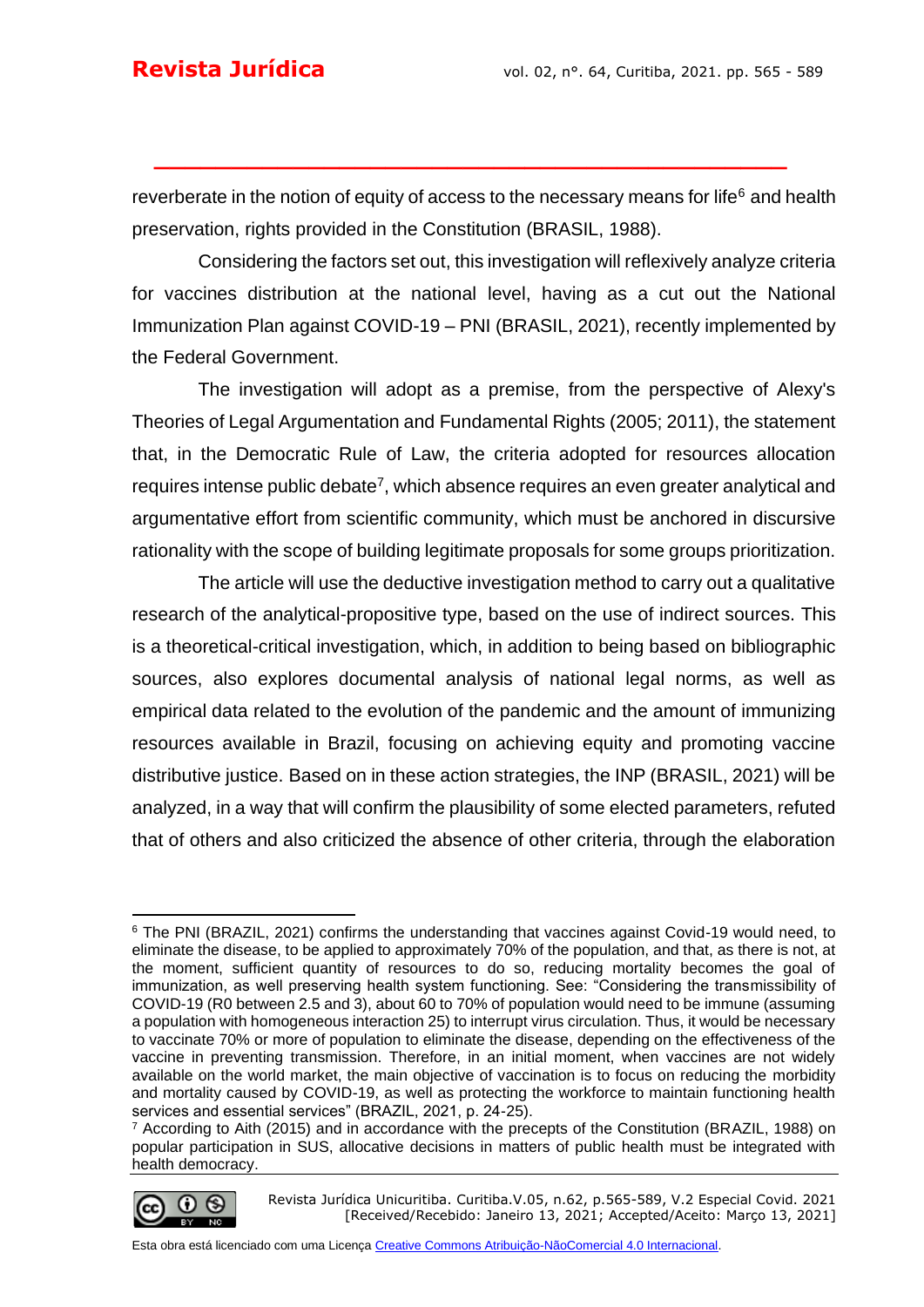of the proposal to be included and, thus, greater respect to the health foundations of a Democratic State of Law.

**\_\_\_\_\_\_\_\_\_\_\_\_\_\_\_\_\_\_\_\_\_\_\_\_\_\_\_\_\_\_\_\_\_\_\_\_\_\_\_\_\_**

## **2 CONSIDERATIONS ABOUT THE CONSTITUTIONAL COMMITMENT TO HEALTH PROTECTION AND THE PERFORMANCE OF THE BRAZILIAN PUBLIC HEALTH NETWORK**

Health is defined in the Constitution of the World Health Organization as "the state of complete physical, mental and social well-being and not only the absence of disease" (WHO, 1946), and the services that implement it, according to Bodra and Dallari (2020, p. 255), should be based on the cooperation and efforts of institutions and civil society in favor of optimizing the conditions of human well-being<sup>89</sup>. These precepts guided the incorporation into Brazilian Universal Healthcare Program (SUS) of two principles relevant to this discussion, namely, universality and integrality, provided in Article 196 of the Constitution (BRAZIL, 1988).

Although the exercise of the right to health through services and private goods is admitted, the SUS integrates a model that reflects "a conception of nation to be built" (BODRA; DALLARI, 2020, p. 249), based on the conceptions of equity and solidarity, so that any action that distances itself from the ideal of equality must pass constitutional muster (DUARTE; MAGALHÃES, 2018).

<sup>&</sup>lt;sup>9</sup> The supra-individual and equitable aspects inherent to the right to health are reinforced by the International Covenant on Economic, Social and Cultural Rights (1966). In Article 12, in addition to emphasizing, in a manner compatible with the ideas of the Constitution of the World Health Organization (UN, 1946), that state actions must be aimed at optimizing the physical and mental well-being of all human beings, the Covenant presents goals to be achieved by signatory countries that clearly manifest the collective nature of right to health. Among these goals, the following stand out: development of activities of a prophylactic nature, improvement in terms of hygiene conditions at work, environment protection and reduction of infant mortality (WHO, 1946).



Revista Jurídica Unicuritiba. Curitiba.V.05, n.62, p.565-589, V.2 Especial Covid. 2021 [Received/Recebido: Janeiro 13, 2021; Accepted/Aceito: Março 13, 2021]

<sup>&</sup>lt;sup>8</sup> It is, as Dallari (2009) points out, the recognition that "Health depends, then, at the same time, on individual, physical and psychological characteristics, but also on social and economic environment, as much that individual, as the one which conditions the life of States". As a consensus of this statement, there is the fact that "Nobody can, therefore, be individually responsible for their health" (DALLARI, 2009, p. 12).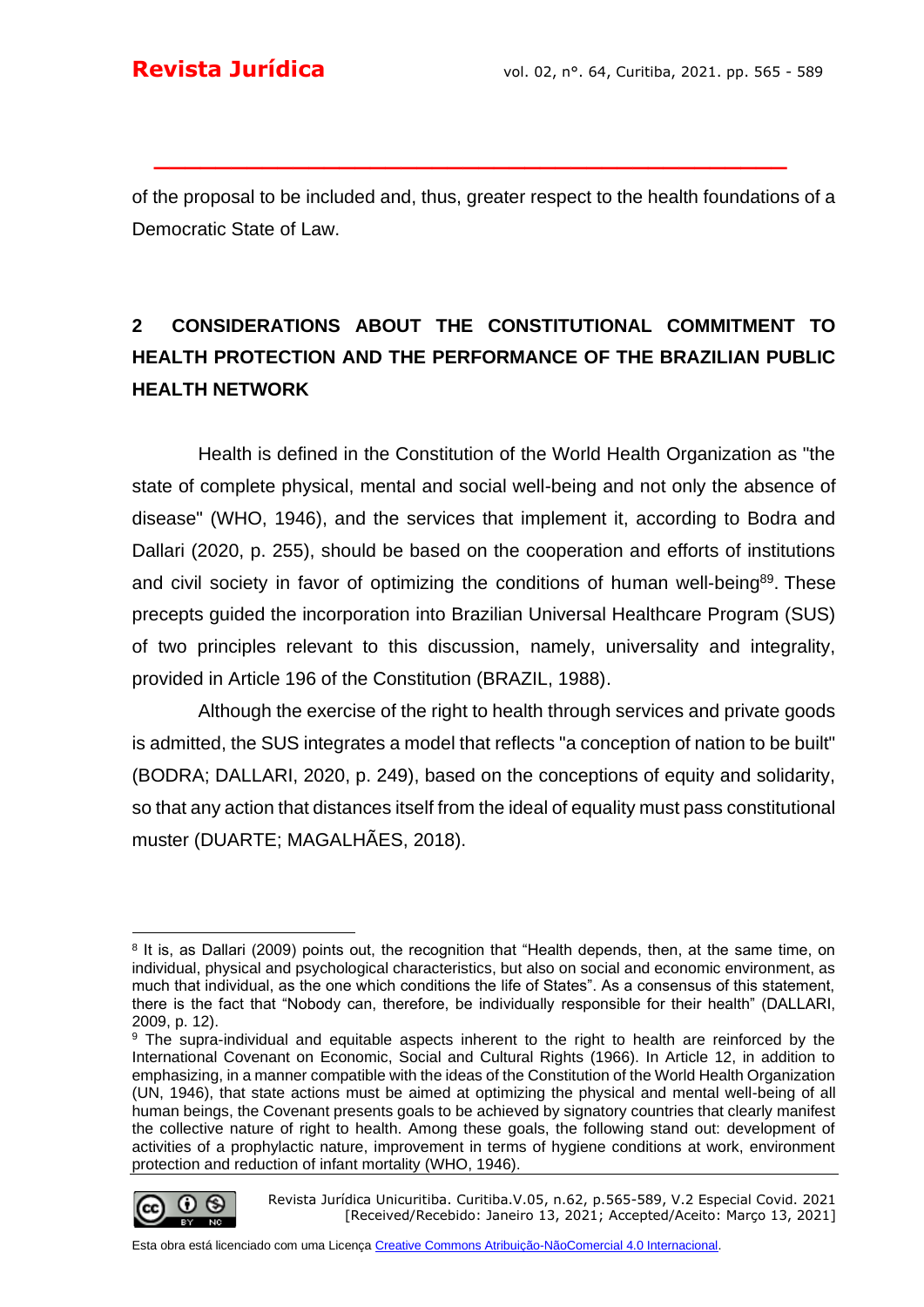Having as scope the rationalization of legal discourse, it is stated the rule inherent in Alexy's Theory of Legal Argumentation (2005, p. 197), which is based on the sense that "whoever intends to treat a person A differently from a person B is obliged to found it". Rawls' Theory of Justice (2008) is centered on similar arguments, arguing that unequal treatment is only admitted when seeking to benefit those who are in less favored conditions in society. These theories refer to this research, and will guide the results arising from the analysis of the INP (BRAZIL, 2021) to which it will proceed.

**\_\_\_\_\_\_\_\_\_\_\_\_\_\_\_\_\_\_\_\_\_\_\_\_\_\_\_\_\_\_\_\_\_\_\_\_\_\_\_\_\_**

According to Article 196 of the Constitution (BRASIL, 1988), it is the role of the State, through the development of public policies, the "reduction of the risk of disease and other injuries". This constitutional statute is complemented by article 198 item II, which, when dealing with the principle of integrality, states the "priority for preventive activities" (BRAZIL, 1988). Through specific provisions, items I and II of Article 200 of the Constitution (BRAZIL, 1988) still have other attributions of the public health system regarding the role of state coordination in relation to preventive activities. According to the first item, it is up to the SUS to control and supervise procedures, products and substances of high importance for health, such as vaccines.

In this context, the INP (BRAZIL, 2021) is inserted, consistent in public policy implemented by the Federal Government in the 1970s, that is, even before the advent of the SUS<sup>10</sup>. In view of the directive for supply to all citizens [of vaccines](https://www.translatoruser.net/bvsandbox.aspx?&from=pt&to=en&csId=479abae2-512a-473d-8fb9-428485b95340&usId=c7a84ef1-f180-4715-8742-b831c5ad15af&ac=true&bvrpx=false&bvrpp=&dt=2021%2F3%2F31%2013%3A41#_ftn11)<sup>11</sup> of a mandatory nature in line with guidelines of the World Health Organization (MELLO, 2020), the aforementioned epidemiological system was approved by the constitutional order after 1988, its norms are based on the general competence of the Union, through

 $11$  However, it should be noted that, as recognized by the Federal Supreme Court in an injunction issued in Direct Action for the Declaration of Unconstitutionality No. 6.586 of the Federal District proposed by Democratic Labor Party and which had the report of Supreme-Court Justice Ricardo Lewandowski, vaccination is a right and not a duty, being compulsoriness forbidden, due to the inviolability of human body and the principle of autonomy derived from dignity. At that time, it was considered that such principles would override the right to life and health of community because it would still lack security and proof of vaccine efficacy against COVID-19. This understanding is based on the principle of adequacy inherent to proportionality (ALEXY, 2011), which requires proof that a means that restricts a fundamental right is, in fact, able to promote another one so that the limitation is assessed as legally viable.



Revista Jurídica Unicuritiba. Curitiba.V.05, n.62, p.565-589, V.2 Especial Covid. 2021 [Received/Recebido: Janeiro 13, 2021; Accepted/Aceito: Março 13, 2021]

<sup>10</sup> It should be noted, according to Mello (2020), that Immunization Program, although prior to the formation of SUS, is included in this regime, as defined by Subitem b, Item I, Article 6, of Law no. 8.080 (BRAZIL, 1990).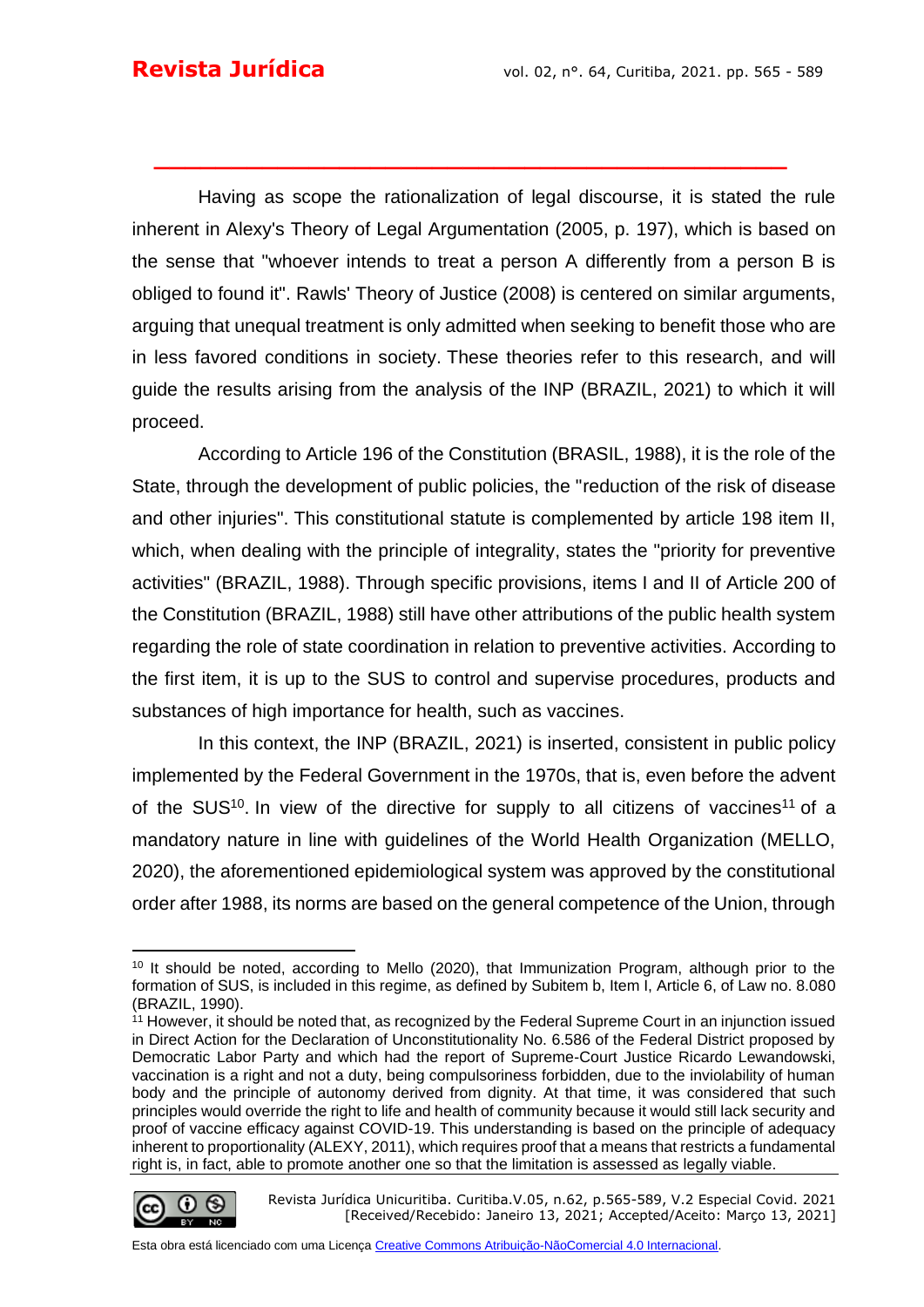Health Ministry, for control and execution of activities of interest to public health, according to item II of Article 23 (BRAZIL, 1988), and on cooperation with States and Municipalities, as defined in the single paragraphs of Articles 1 and 3 of Law No. 6,259 (BRAZIL, 1975).

**\_\_\_\_\_\_\_\_\_\_\_\_\_\_\_\_\_\_\_\_\_\_\_\_\_\_\_\_\_\_\_\_\_\_\_\_\_\_\_\_\_**

## **3 ANALYSIS OF ETHICAL AND LEGAL CRITERIA FOR VACCINES ALLOCATION AGAINST COVID-19 USED IN NATIONAL IMMUNIZATION PLAN (BRASIL, 2021)**

The need for vaccines rational allocation against COVID-19 will be achieved by prioritizing groups more exposed to contamination and lethality, in order to contain virus spread and preserve, as much as possible, the rights to life and health<sup>12</sup> threatened by it. In view of these premises, INP examination is departed (BRAZIL,

<sup>&</sup>lt;sup>12</sup> These objectives can be extracted from the PNI text (BRAZIL, 2021): "Considering what was exposed in the analysis of risk groups (item 1 of this document) and in view of the main objective of vaccination against covid-19, it was defined as a priority preserving the functioning of health services; the protection of individuals most at risk of developing severe forms of the disease; the protection of other individuals vulnerable to the greatest impacts of the pandemic; followed by the preservation of the functioning of essential services.



Revista Jurídica Unicuritiba. Curitiba.V.05, n.62, p.565-589, V.2 Especial Covid. 2021 [Received/Recebido: Janeiro 13, 2021; Accepted/Aceito: Março 13, 2021]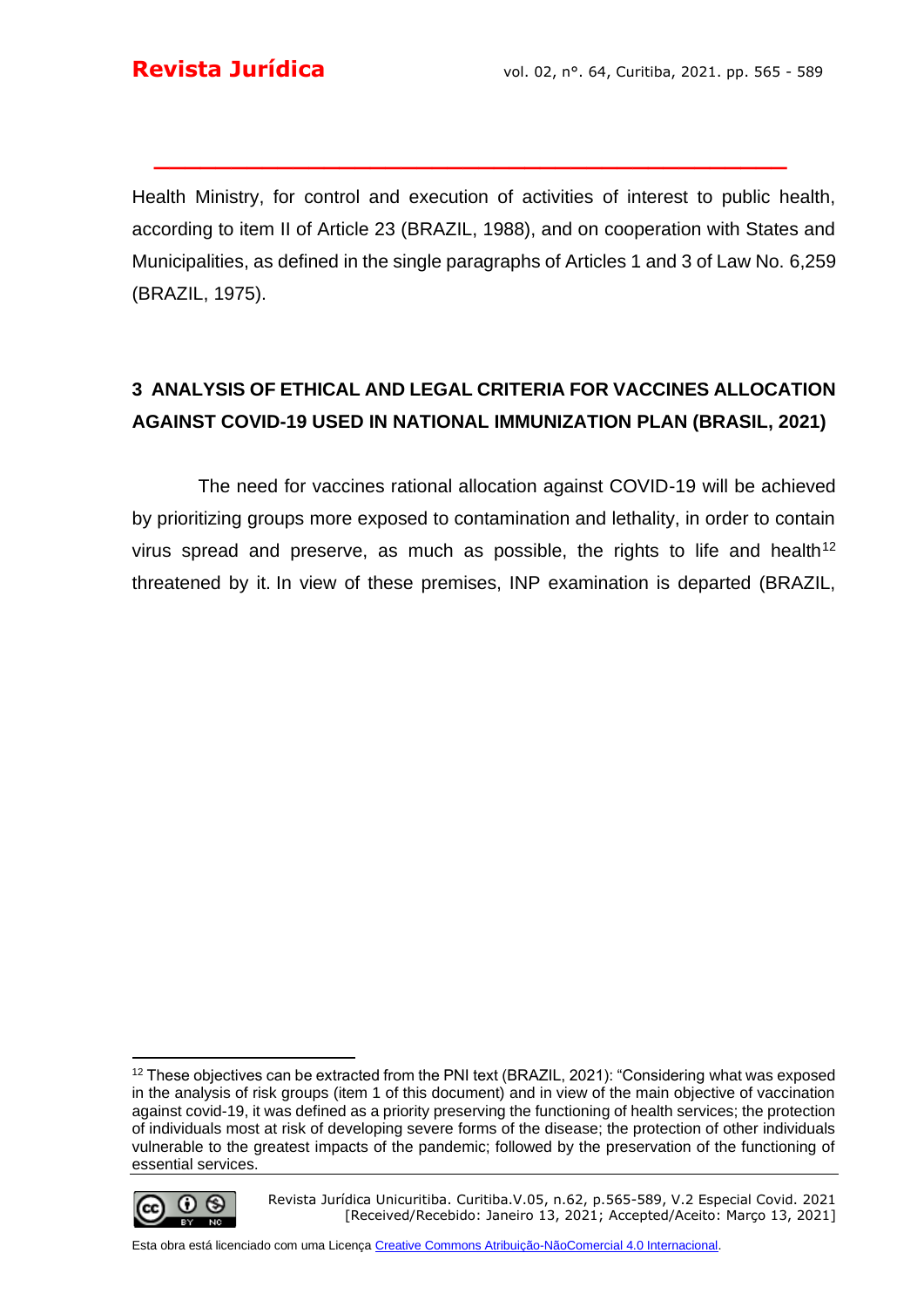$2021$ <sup>1314</sup>, taking into account the latest version published when this analysis was [elaborated](https://www.translatoruser.net/bvsandbox.aspx?&from=pt&to=en&csId=479abae2-512a-473d-8fb9-428485b95340&usId=c7a84ef1-f180-4715-8742-b831c5ad15af&ac=true&bvrpx=false&bvrpp=&dt=2021%2F3%2F31%2013%3A41#_ftn19)<sup>15</sup>.

**\_\_\_\_\_\_\_\_\_\_\_\_\_\_\_\_\_\_\_\_\_\_\_\_\_\_\_\_\_\_\_\_\_\_\_\_\_\_\_\_\_**

<sup>&</sup>lt;sup>14</sup> Recently, came into force Law No. 14.125 (BRAZIL, 2021), which has the possibility of the private sector acquiring immunizations for free distribution after the immunization of all priority groups defined in the PNI (BRAZIL, 2021) and provided that half of the doses acquired are directed to the SUS. At first, it is envisaged, in view of the impossibility of commercialization, that the acquisition of immunizations by the private sector by subsequent donation, in whole or in part, to the public sector, would be a humanistic and collaborative action, since the doses acquired should be distributed free of charge and, after, forwarded to the SUS, in order to increase public vaccination coverage. Nevertheless, the measure presents itself as a major gap to the escape from the necessary equitable system to allocate severely scarce resources, since individuals may acquire vaccines because of their financial capacity to do so, and to detain them according to the criteria they elect, in the absence of the legality and ethic required by the State for such action. Thus, it would be taken a decision on the life or the death of people according to economic reasons, and this criterion is alluded to in the bioethics and legal literature as "the ability to pay" (KILNER, 1990; DUARTE, 2020). Ultimately, this results in the denial of the right to life to those dependent on the public health [sector.](https://www.translatoruser.net/bvsandbox.aspx?&from=pt&to=en&csId=479abae2-512a-473d-8fb9-428485b95340&usId=c7a84ef1-f180-4715-8742-b831c5ad15af&ac=true&bvrpx=false&bvrpp=&dt=2021%2F3%2F31%2013%3A41#_ftn15) The ability to pay argument is even more fragile in a country where 71% of the population has the only means of accessing health services to those offered by the public health system (BRAZIL, 2015). Certainly, the legal determination contained in art. 2 of Law nº 14.125 (BRAZIL, 2021) that the acquisition of such inputs by legal entities of private law for compulsory destination to SUS until the priority groups defined in the PNI (BRAZIL, 2021) are fully vaccinated, as well as the requirement of that, after the satisfaction of these groups, given the destination of at least half of the immunizations they acquired for SUS, partially mitigate these violations. However, in the case of allocative decisions that imply the life or death of human beings, any ethical and legal distortions are intolerable. Although insufficient to prevent the use of the criterion of the ability to pay in the allocation of vaccines against Covid-19 considered scarce, the donation to SUS of an equal amount to that acquired for application to beneficiaries elected by a private law legal entity required by Law No. 14.125 (BRAZIL, 2021) was judged unconstitutional by a federal judge, who considered the requirement to discourage private collaboration to immunize and usurp private property (JUIZ ..., 2021). However, this understanding cannot subsist to the arguments presented in this research report, which demonstrate the absence of constitutionality, for violation of the principle of isonomy, in the definition of the life or death of a human being based on his financial capacity to acquire certain input. The possibility of private action in the health sector provided for in the Constitution (BRAZIL, 1988) is not recognized in face of severely scarce health resources. The principle of human dignity, the ethical and legal foundation of the requirement for equal treatment in matters related to survival and health, prevails as an axiological grounding for all Law. Consider, for example, the attempt to purchase vaccines by companies for the immunization, even if free of charge, for their employees. First, it will be possible to observe the possibility of adopting this initiative by companies with greater availability to make investments, to the detriment, therefore, of smaller companies. Such a measure, however, may make it possible to resume the operation of some face-to-face and profitable activities that would be suspended or reduced due to the need for social isolation required to contain contagion by the new coronavirus. Smaller companies, however, will continue to need to maintain the contingency of such activities, to the detriment of the resumption of their activities, which may lead to the retraction of their presence in the market as opposed to the feasibility of resuming operations of those that were able to invest in immunizing their employees, who will thus have the opportunity to expand their presence in their segment. Furthermore, even if the distinction between the capacity of such investments due to the different economic size of the companies is not considered, it will be seen that the fact that they have access to severely scarce vaccines and target them to their workers, by itself, already represents the



<sup>&</sup>lt;sup>13</sup> The criteria analyzed through the present investigation were those present in the PNI (BRAZIL, 2021, p.26) in force at the time of the preparation of this research report, although it was highlighted in its text the possibility of changing the parameters for the definition of preferential groups for receiving immunizers due to changes in the epidemiological scenario, in the evidence of Covid-19 disease and in the information regarding the respective vaccines.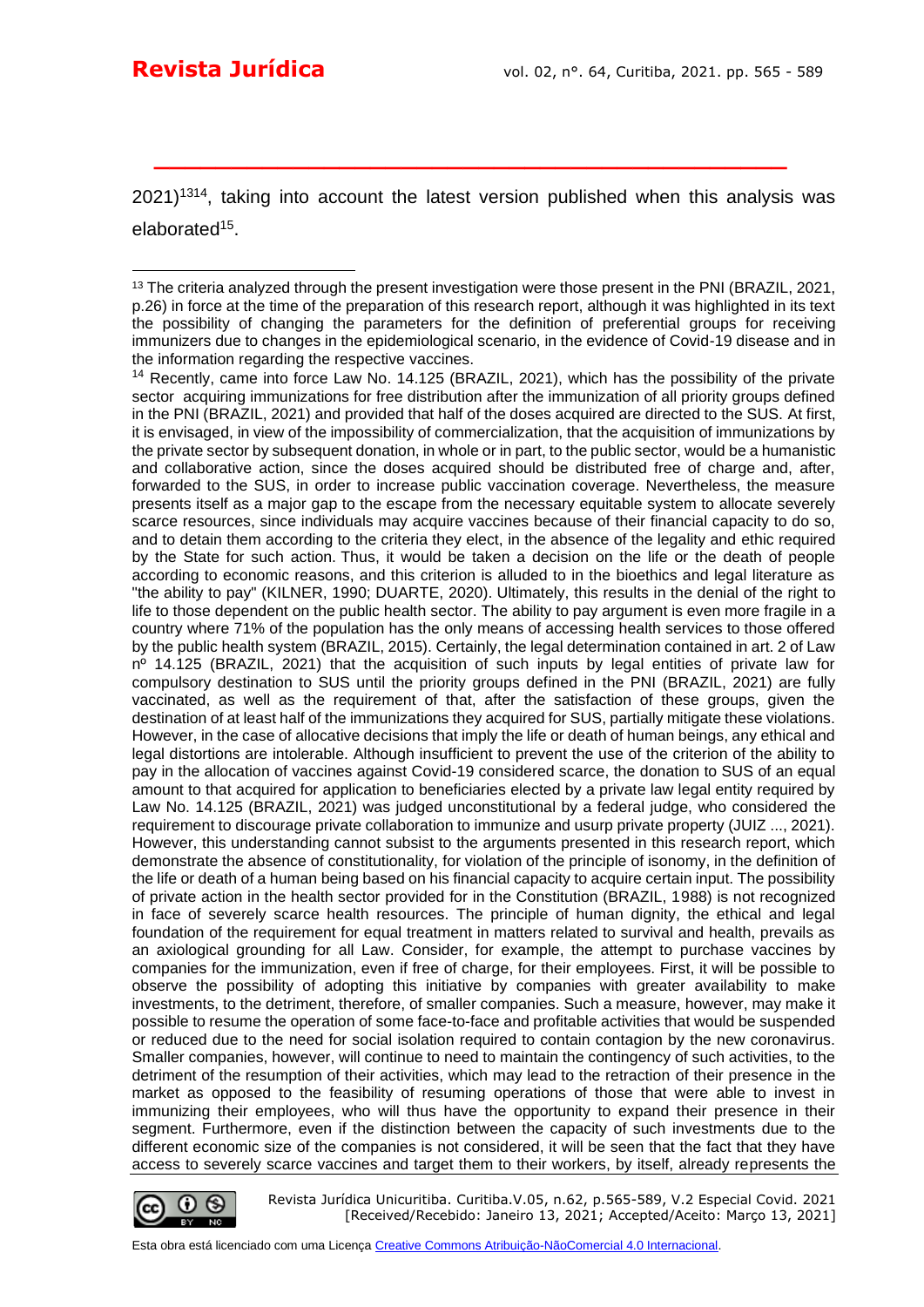## 3.1 THE CRITERION OF SPECIAL RESPONSIBILITIES AND THE GROUP OF HEALTH PROFESSIONALS

**\_\_\_\_\_\_\_\_\_\_\_\_\_\_\_\_\_\_\_\_\_\_\_\_\_\_\_\_\_\_\_\_\_\_\_\_\_\_\_\_\_**

INP (BRAZIL, 2021) contemplates, as one of the groups of preference for receiving the vaccine against COVID-19, that of health professionals, a category that includes professionals who work as much in promoting first health care needs as those linked to health needs of second necessity<sup>16</sup>. The plan did not make the necessary distinction between the two groups, having limited itself to registering, as a recommendation, that priority should be given to those workers involved in fighting against pandemic. These, in fact, should have preference due to the greater exposure to risk of contagion, which may require, due to the worsening of their health conditions, the absence from work or lead them to death and, thus, imply the retraction of the quantity of professionals able to work to contain the disease. This priority is based on the criterion of special responsibilities<sup>17</sup>, to be applied in exceptional situations in which

<sup>&</sup>lt;sup>17</sup> The INP text (BRASIL, 2021) denotes the adoption of the criterion of special responsibilities when communicating that the prioritization of health professionals has the scope of preserving the functioning of the health system.



allocation of such resources to economically active individuals, to the detriment of others not included in that category for reasons beyond their control, such as insufficient age for work or old age, which implies retirement, lack of qualification for the job. performance of labor activities etc. In this way, tragic decisions will be taken in accordance with the utilitarian criterion of productive capacity or with the criterion of social value.

<sup>&</sup>lt;sup>15</sup> It should be clarified that, in view of the discussions related to the absence of precise criteria regarding the definition of priority groups, as well as the order established between them, the first plan, published on December 16, 2020, went through changes, and a second one was published (version on January 25, 2020). Other versions of the program were published later, the fourth version being the most recent available. Despite the reformulation, the insufficiency of objective guidelines has been the subject of discussions, as reported in Noncompliance with Fundamental Precept Action nº 754 (BRASIL, 2021), which is being processed at the Supreme Federal Court.

<sup>&</sup>lt;sup>16</sup> Based on the distinction between rules and principles developed especially by Alexy (2015), the rules that define fundamental rights are subject to different treatments. In this sense, it fits the fundamental right to health, which is sometimes cast by a rule in the field of rules, which constitutes its essential core, sometimes by principles, being subject to consideration, in the latter case. Doctrinally, the assumptions under examination reflect the health needs of the first and the second needs. According to Duarte and Castro (2020), the first consist of health benefits closely related to the protection of life and also of minimum conditions of dignity, corresponding, therefore, to benefits of high essentiality. Given its indispensability and its nature as a norm in the field of rules, such benefits cannot be excluded by the public authorities, and the possibility of reserving the possible is not even applicable. In turn, the second category involves benefits that only protect dignity at medium and light levels. Given their principled conception, such benefits are subject to weighting in comparison with the other principles guaranteeing other fundamental rights, thus not integrating the essential nucleus of the right at issue (DUARTE; CASTRO, 2020).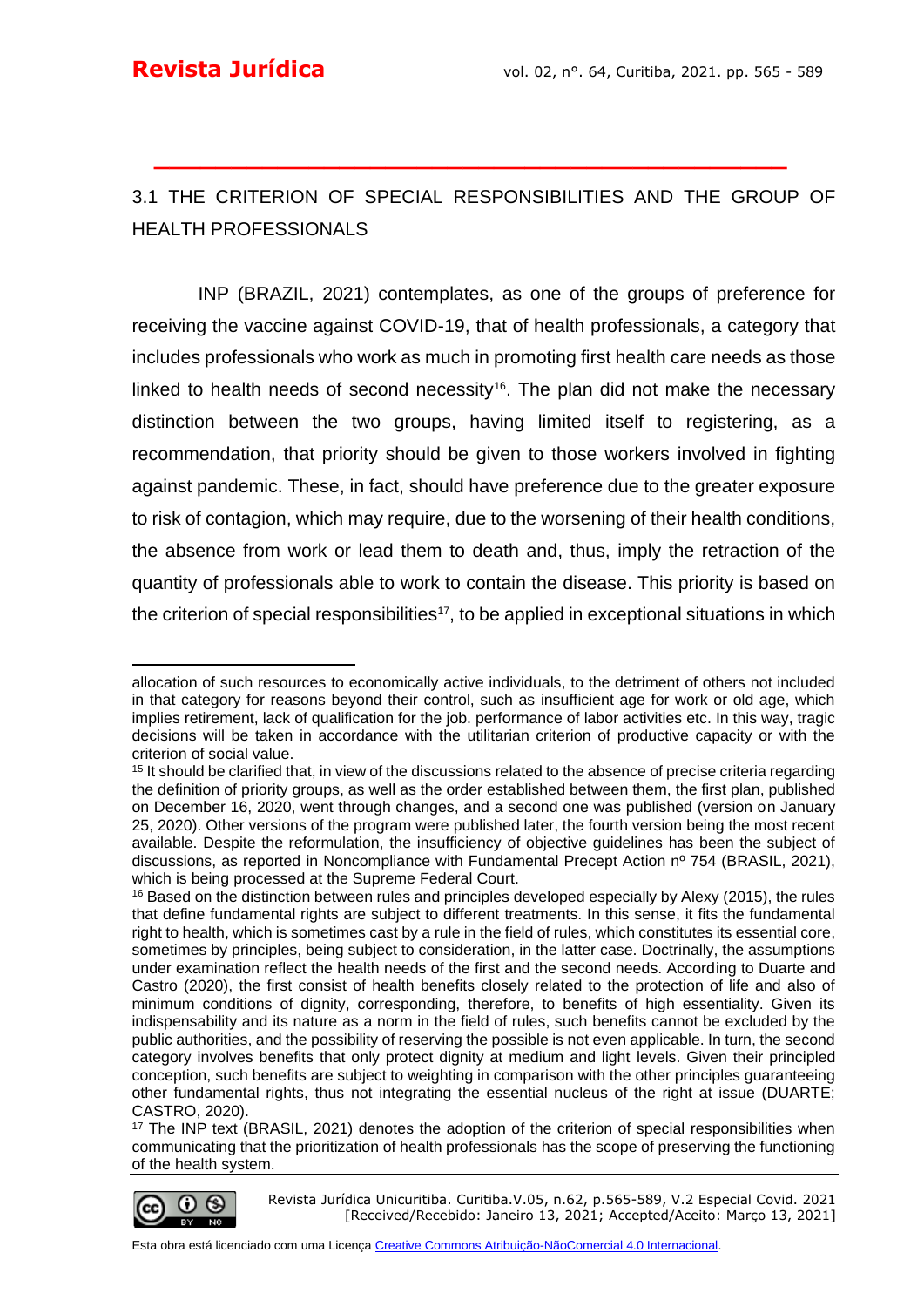"some people have special responsibilities to others or to society in general, and the lives of many may even depend on theirs" (DUARTE, 2020, p. 232)<sup>18</sup>. In order to the criterion is accepted, only those people on whom it is possible to verify, in fact, dependence on the lives of others must be prioritized (DUARTE, 2020)<sup>19</sup> .

**\_\_\_\_\_\_\_\_\_\_\_\_\_\_\_\_\_\_\_\_\_\_\_\_\_\_\_\_\_\_\_\_\_\_\_\_\_\_\_\_\_**

The preference of health professionals is justified, as well, as a strategy to virus spread, in view of the transmission potential<sup>20</sup> to their patients, family members

<sup>20</sup> It becomes legitimate, being in line with Kilner's (1990) view on the criterion of special responsibilities, the PNI's complementary recommendation on the statistical survey of the number of people involved in responding to the pandemic scenario, as well as the request for proof of effective connection of the worker to the health service. The measure is in line with the guidance guide of the World Health Organization (2020), which foresees that, for countries where there remains a scenario of high proportion of contamination and low supply of inputs, priority must be given to professionals who are



<sup>&</sup>lt;sup>18</sup> It is possible that some consider that the priority given to health professionals who work on the front lines of combating the pandemic represents a social retribution for the work they have done for the benefit of the community in saving the lives of many and in recognition of the nobility of this work as a result of their exposure to high contamination risks. This understanding would represent, however, the adoption of the social value criterion, through which it seeks to reward the individual who presents the greatest value to society due to the contribution offered to it (DUARTE, 2020, p. 222). However, Kilner (1990) questions the validity of this criterion, since, through it, moral values related to each individual are not considered, such as their kindness or solidarity, or the opportunities that each individual had to assume the position in the society that enables one to provide relevant services to the community, such as access to courses in the medical fields, or the autonomy to choose one's job. According to Kilner (1990), it is problematic, including the attempt to establish a consensus as to which people should be covered by this criterion, since this would require access to a reliable database, since the consideration of inaccurate information may imply the priority protection of lives of some to detriment of other people's lives of others, due to the lack of ethically, legally and constitutionally acceptable standards. However, the exceptional application of this criterion justifies the election for vaccination priority of some professional groups, as will be noted below.

<sup>&</sup>lt;sup>19</sup> The criterion of special responsibilities receives criticism for not characterizing the allocation of severely scarce resources to the least privileged in society, as suggested by Rawls' Theory of Justice (2008), which would require the preference of immunization of the vulnerable sanitary and social people. However, this decision parameter is justified as, as the life of all individuals is of equal value, it is necessary to advocate the adoption of measures aimed at saving as many lives as possible. It appears, therefore, that, in situations of severe scarcity of health resources necessary for human survival, utilitarianism is acceptable - a philosophical conception usually rejected because it values only quantitative decision parameters and by disregarding qualitative and axiological aspects. Utilitarianism consists of a philosophical framework that adopts the precept of optimizing the happiness of a group, which is considered to be effected by the measure capable of promoting the well-being of as many people as possible (ZIPPELIUS, 2012). It is worth checking, in this regard, the fundamentals brought by Duarte and Rocha (2018): "In fact, one can observe that the criteria of social value and special responsibilities are coated with a decisive utilitarian point of view, which mostly results in the exclusion of the possibility of selecting less favored patients, that haven't yet met the prerequisites due to a determinant lack of opportunities. At this pace, the criterion stops being consistent with the theory of justice, turning to parameters opposite to those stipulated by it. Therefore, only in very special circumstances (for instance, prioritizing the treatment of medical doctors that are able to save many lives in war zones) it is possible to adopt this criterion. In these hypotheses, one should ensure that the beneficiary candidates were selected not due to subjective aspects, but due to the possibility of benefiting the largest possible number of people. If all human life has equal value of dignity, to protect in the largest possible extent will always be a legitimate choice".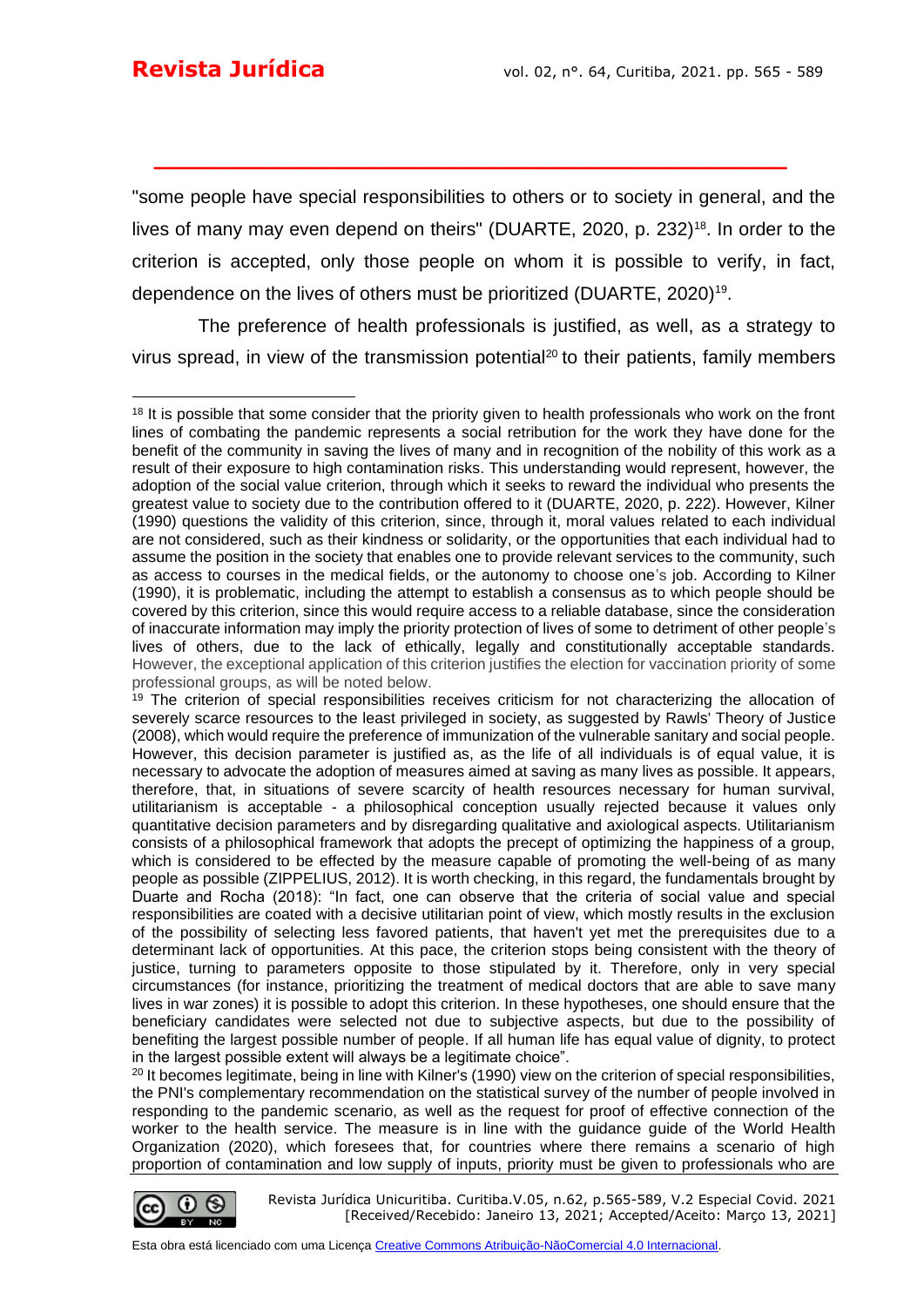or people who have another type of contact with them. Identical reasons argue in favor of prioritizing immunization of dentists, whose work performance occurs necessarily in front of the unprotected oral cavity, implying a high exposure to contagion<sup>21</sup>.

**\_\_\_\_\_\_\_\_\_\_\_\_\_\_\_\_\_\_\_\_\_\_\_\_\_\_\_\_\_\_\_\_\_\_\_\_\_\_\_\_\_**

Also motivated by the criterion of special responsibilities, vaccination prioritization should be given to health professionals who, even if they do not work in the fight against the pandemic, act in the preservation of human life<sup>22</sup>. INP (BRAZIL, 2021) failed to distinguish these workers, however, immediately after vaccination of those involved in the treatment and prevention of COVID-19, all health professionals were vaccinated. In both cases, reservations should be made to INP (BRASIL, 2021). First, for not recommending the preference of those who work in the field of lives of patients protection, even in circumstances beyond the prevention and treatment of COVID-19. In addition, because workers who care for second healthcare needs were given an unjustified priority, which implies the undue neglect of other risk groups (such as the elderly and those with comorbidities) and of categories involved in the promotion and defense of other services imbricated to the existential minimum<sup>23</sup> or the essential core of other fundamental rights of high importance<sup>24</sup>.

The inclusion of professionals working in health care at home, such as caregivers of the elderly and midwives, is also an appropriate measure, and is also associated with the criterion of special responsibilities, since their immunization aims at prevention contagion and the consequent reduction in the likelihood of disease

<sup>&</sup>lt;sup>24</sup> In this research report, the need is pointed out that the definition of fundamental rights considered to be of high social importance is carried out through a wide public debate, the absence of which is supplied by the assumption, by the legal-scientific community, of a greater argumentative burden, in a way to give it discursive legitimacy. From the observance of the preserved labor activities, due to their indispensability, even in the opportunities of decree, by the public authorities, of restrictive measures to contain the advance of the pandemic, the rights to food, transport, health, safety, housing, education and access to information were considered relevant.



Revista Jurídica Unicuritiba. Curitiba.V.05, n.62, p.565-589, V.2 Especial Covid. 2021 [Received/Recebido: Janeiro 13, 2021; Accepted/Aceito: Março 13, 2021]

highly qualified. susceptible to contamination and transmission of the virus and which are essential for saving the lives of others.

 $21$  As many consultations are urgent or emergent due to the potential for dental injuries to evolve into infections, the work of these professionals integrates the health demand of the first need (DUARTE, 2020).

<sup>&</sup>lt;sup>22</sup> According to the concepts presented, health services capable of preserving human life are among those of first healthcare needs.

<sup>&</sup>lt;sup>23</sup> According to Toledo (2017, p. 103), there is a minimum of "the set of minimum social fundamental rights to guarantee an elementary level of human dignity". According to the author, due to the constitutional provisions, the essential core of the fundamental rights to health and education are included in it (TOLEDO, 2017).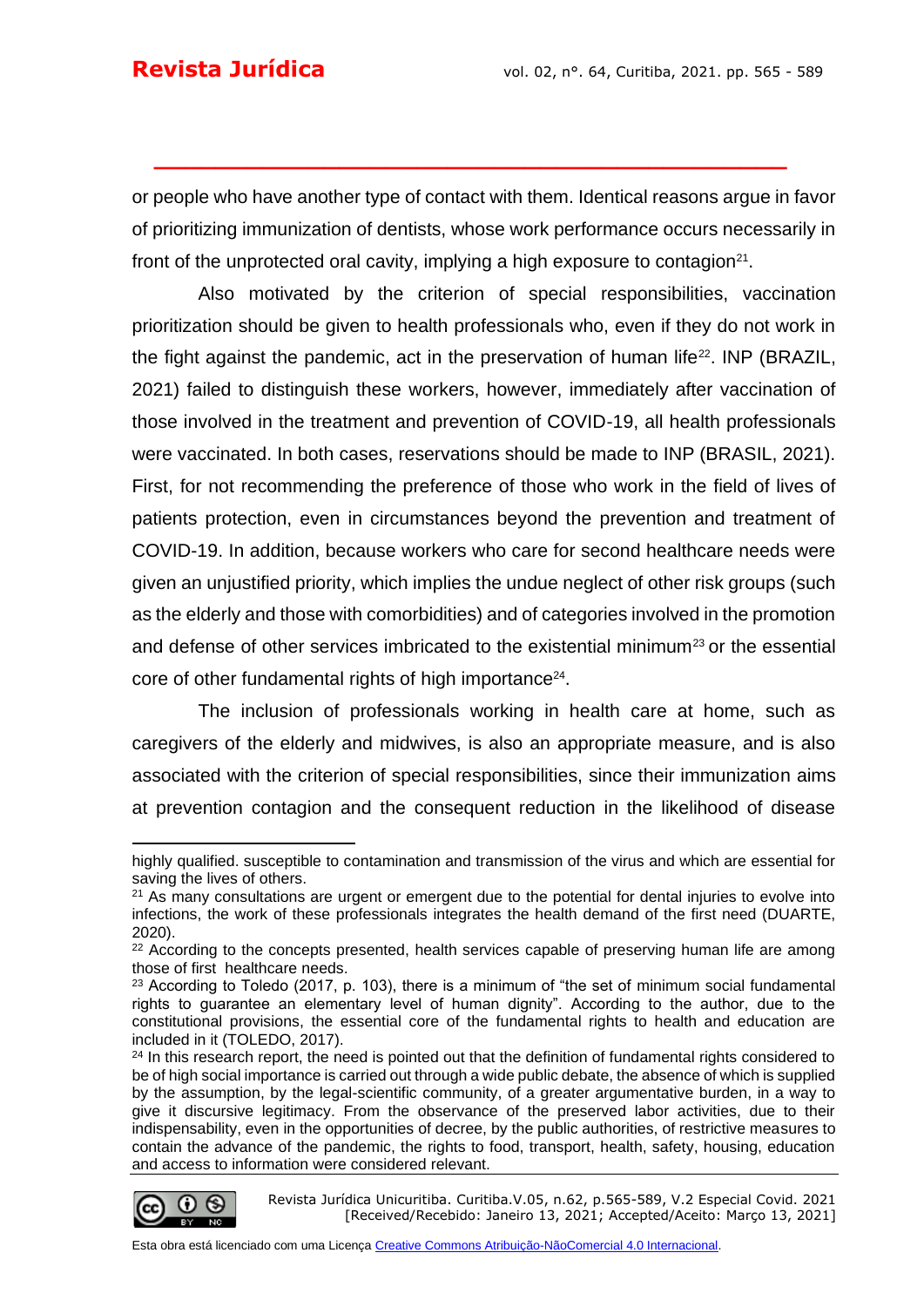transmission to those on whose work more vulnerable groups depend, such as the elderly and parturient women.

**\_\_\_\_\_\_\_\_\_\_\_\_\_\_\_\_\_\_\_\_\_\_\_\_\_\_\_\_\_\_\_\_\_\_\_\_\_\_\_\_\_**

## 3.2 THE SOCIAL AND HEALTH VULNERABLE AND THE CRITERION OF IMMINENT DEATH

INP (BRASIL, 2021) also gives preference to the most vulnerable, electing, first of all, the elderly<sup>25</sup>, considering the decreasing order of the age groups. This priority criterion is consistent with the protection to life, dignity and well-being of elderly people<sup>26</sup> afforded by the Constitution (BRASIL, 1988), in its article 230<sup>27</sup>, and by Law nº 10.741 (BRASIL, 2003), in its articles 3 and 9.

Considering the data referring to the incidence of higher death risks, INP (BRASIL, 2021) inserted a still preferential category in the group of elderly: individuals in a situation of institutionalization, so that those living in nursing homes, in addition to enjoying priority due to their age<sup>28</sup>, should receive preferential treatment due to the greater risks of contamination existing in environments where there is a high concentration of people. In order to effectively protect this group, it is necessary, with priority immunization, to include all workers, even if under the age of 60, who work in the referred places.

The scientific arguments are added as a basis for the priority given to the elderly, which skip the adoption of the criterion of imminent death, a specification of the criterion of medical benefit. According to Duarte and Vidal (2020), this parameter

$$
\bigcirc \limits_*
$$

<sup>&</sup>lt;sup>25</sup> In the first version of the INP (BRASIL, 2021), the elderly occupied the second priority group. From the second version of the Program, the category, disregarding the people who are in a situation of institutionalization, occupies the fifth position.

<sup>&</sup>lt;sup>26</sup> Although the constitutional legislator did not attribute the idea of "absolute priority" to the elderly in article 230, as he did for children and teenagers (art. 227), it cannot be denied the special constitutional treatment given to that group, which claims, from the perspective of material equality, differentiated treatment. However, it should be noted that the notion of "absolute priority", with regard to the elderly, is provided in Article 3 of Law No. 10.741 (BRASIL, 2003).

<sup>&</sup>lt;sup>27</sup> They do not deserve to be accepted, given the constitutional requirements provided for in articles 5 and 230, arguments such as the possible reduced survival time of the elderly compared to the younger ones or the low productive capacity of these people.

<sup>&</sup>lt;sup>28</sup> The election of age as a parameter of preference for vaccination is based, as demonstrated, on statistically proven and normative medical reasons.

Revista Jurídica Unicuritiba. Curitiba.V.05, n.62, p.565-589, V.2 Especial Covid. 2021 [Received/Recebido: Janeiro 13, 2021; Accepted/Aceito: Março 13, 2021]

Esta obra está licenciado com uma Licença [Creative Commons Atribuição-NãoComercial 4.0 Internacional.](http://creativecommons.org/licenses/by-nc/4.0/)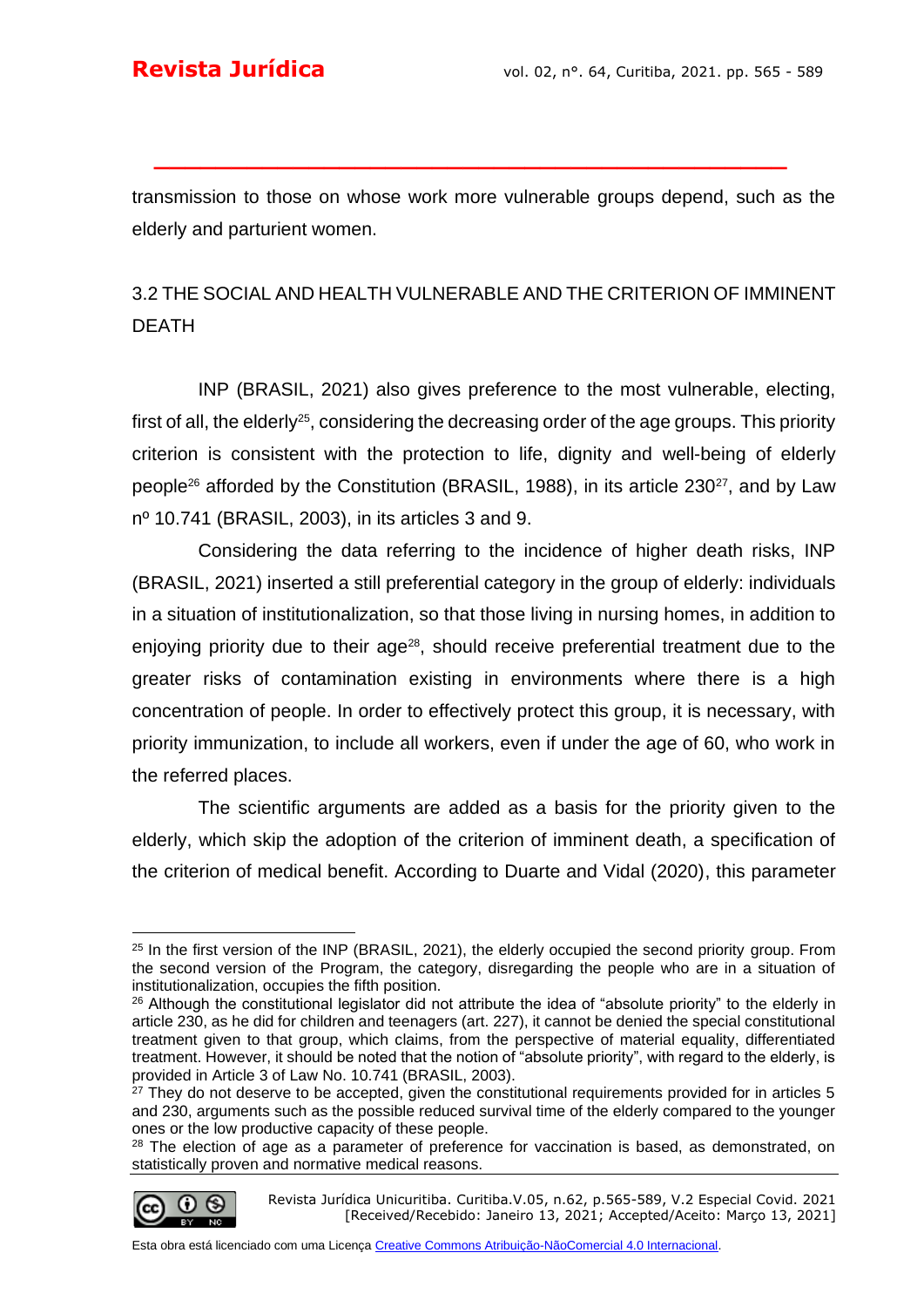implies the definition of preference through the use of objective criteria: scarce health resources should be dispensed from patients whose life is at risk and when there are no other alternatives for saving it (DUARTE, 2020). As it was discussed, it appears that, given a greater proportion of fatalities among the elderly, allocating severely scarce resources to the healthiest groups in society, such as youth and adults, clearly violates the right to life of elderly people from the collective perspective.

**\_\_\_\_\_\_\_\_\_\_\_\_\_\_\_\_\_\_\_\_\_\_\_\_\_\_\_\_\_\_\_\_\_\_\_\_\_\_\_\_\_**

Another protected category refers to disabled people. At the legal level, the special protection afforded to the group under examination is based on the International Convention on the Rights of Persons with Disabilities (2007)<sup>29</sup>. Classified as a constitutional amendment, the Convention defines, in articles 10 and 25, equal rights and conditions with regard to the preservation of the life and the health of the disabled people, in addition to the prohibition of the promotion of discrimination due to their specific condition. In the infraconstitutional scope, their protection is reaffirmed by Law No. 13.146 (BRASIL, 2015), the Statute for Persons with Disabilities, which presents a series of provisions that support their prioritization in the adoption, by the government, of measures aimed at safeguarding life and health<sup>30</sup>.

The prioritization of disabled people, due to their clear humanitarian character, is based on equal rights among people. The greatest difficulties of social insertion derived from the limitations endured by these people and the more intense care needed with their own health qualifies such individuals as "less socially favored", in accordance with the concept of Rawls (2008), which justifies differentiated treatment to them. It should be emphasized, however, that the definition of the members of the group to be benefited would involve a more careful evaluation; health problems actually imposed on each person due to the disability must be examined, which would justify the restriction of the benefit to those whose disability does, in fact, imply weakness in the conditions of reaction to COVID-1931. Likewise, the priority of disabled people in

$$
\bigcirc \limits_{{\mathbb R}} {\mathbb Q} \stackrel{(\mathbb{Q})}{\longrightarrow}
$$

<sup>&</sup>lt;sup>29</sup> Incorporated into the national legal system by Decree No. 6,949 (BRASIL, 2009), under the special rite of §3 of article 5 of the Constitution (BRASIL, 1988).

<sup>30</sup> As for the elderly, among the group of disabled people, the INP (BRAZIL, 2021) still recognizes immunization preference for the disabled and in a situation of institutionalization, due to the greater risks derived from collective experience.

<sup>&</sup>lt;sup>31</sup> One can consider, for example, the need for different treatment between people with Down syndrome and people who have other types of disabilities that do not directly affect the immune system. According

Revista Jurídica Unicuritiba. Curitiba.V.05, n.62, p.565-589, V.2 Especial Covid. 2021 [Received/Recebido: Janeiro 13, 2021; Accepted/Aceito: Março 13, 2021]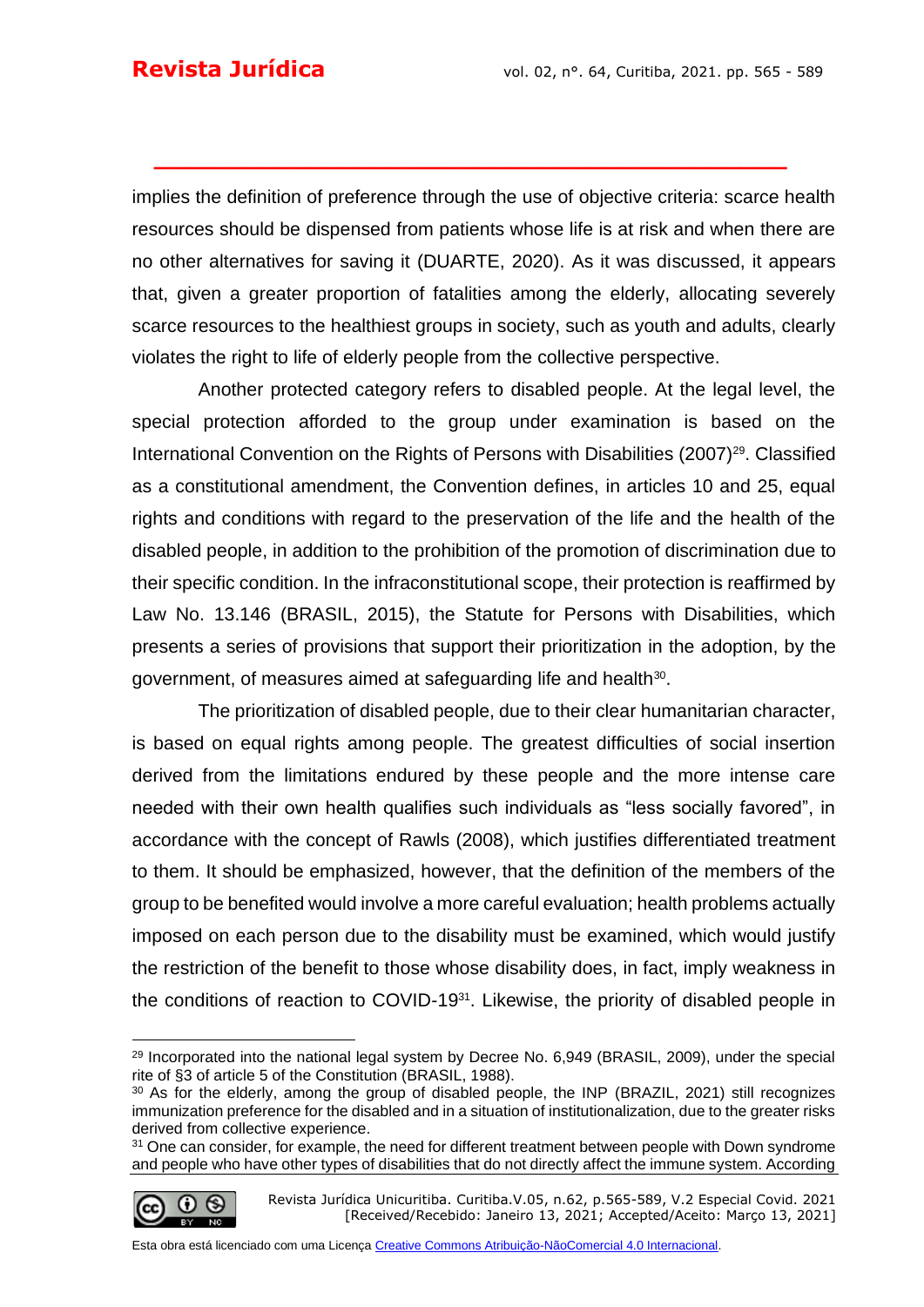nursing homes must be guaranteed, in view of the high potential for the spread of the disease in collective housing.

**\_\_\_\_\_\_\_\_\_\_\_\_\_\_\_\_\_\_\_\_\_\_\_\_\_\_\_\_\_\_\_\_\_\_\_\_\_\_\_\_\_**

Also due to this criterion of imminent death, the greater immune system weakness bases the priority of patients with comorbidities, such as *diabetes mellitus*, arterial hypertension, respiratory diseases, heart conditions, among others listed in the INP (BRASIL, 2021).

Another group refers, respectively, to indigenous people living on Indian Reservations and traditional riverside and quilombola people, and is based on their social vulnerability, community life and, consequently, their greater exposure to contagion. Although there is no express constitutional norm regarding the specific preservation of the life and health of these people, the provisions on the protection of the means and ways of life of all these groups present in Articles 3 and 231 of the Constitution (BRAZIL, 1988)<sup>32</sup> convey the constitutional objectives referring to solidarity that justify their preference, as well as the scientific elements, indicated in the INP, which highlight the highest rates of contamination of these peoples and the aggravation of the disease among them (BRASIL, 2021). Social vulnerability and collective coexistence are also considered as a foundation of protection for homeless people and prisoners<sup>33</sup>.

<sup>&</sup>lt;sup>33</sup> In such cases, one might think that these individuals, due to adopting socially objectionable ways of life, should not be prioritized. This is reasoning that must be expressly rejected, given the violation of the principles of equality and dignity inherent in any human being. It should be noted that, with regard to prisoners, the Mandela Rules (BRAZIL, 2016), in their statement 24, provide access to the same health opportunities and resources that other people are entitled to. Mandela Rules correspond to the term by which the United Nations Minimum Rules for the Treatment of Prisoners are recognized, an international document signed in 1955 and updated in 2015 within the scope of the United Nations (BRAZIL, 2016). Through the prioritization of these groups, the INP (BRASIL, 2021) duly disregards the criterion of disposition, which would guide the preference of those who demonstrate it in greater intensity to adopt behaviors that better preserve their health and their life (DUARTE; VIDAL, 2020), denying those who adopt harmful conduct from the health aspect access to ways to save their lives and imposing the burden of responsibility for the consequences of their behavior.



Revista Jurídica Unicuritiba. Curitiba.V.05, n.62, p.565-589, V.2 Especial Covid. 2021 [Received/Recebido: Janeiro 13, 2021; Accepted/Aceito: Março 13, 2021]

to the Technical Opinion on vaccination against COVID-19 for people with Down syndrome, as people who have the referred health condition, as a rule, comorbidities such as respiratory diseases and obesity, priority treatment is justified in principle (FBASD, 2021).

<sup>&</sup>lt;sup>32</sup> It should be noted that Article 231 refers only to indigenous people. Therefore, quilombola and traditional riverside people are not covered. There is no impediment, however, to restrict protection to the quilombola group, given the constitutional objectives of eradicating social inequalities and preserving different cultures.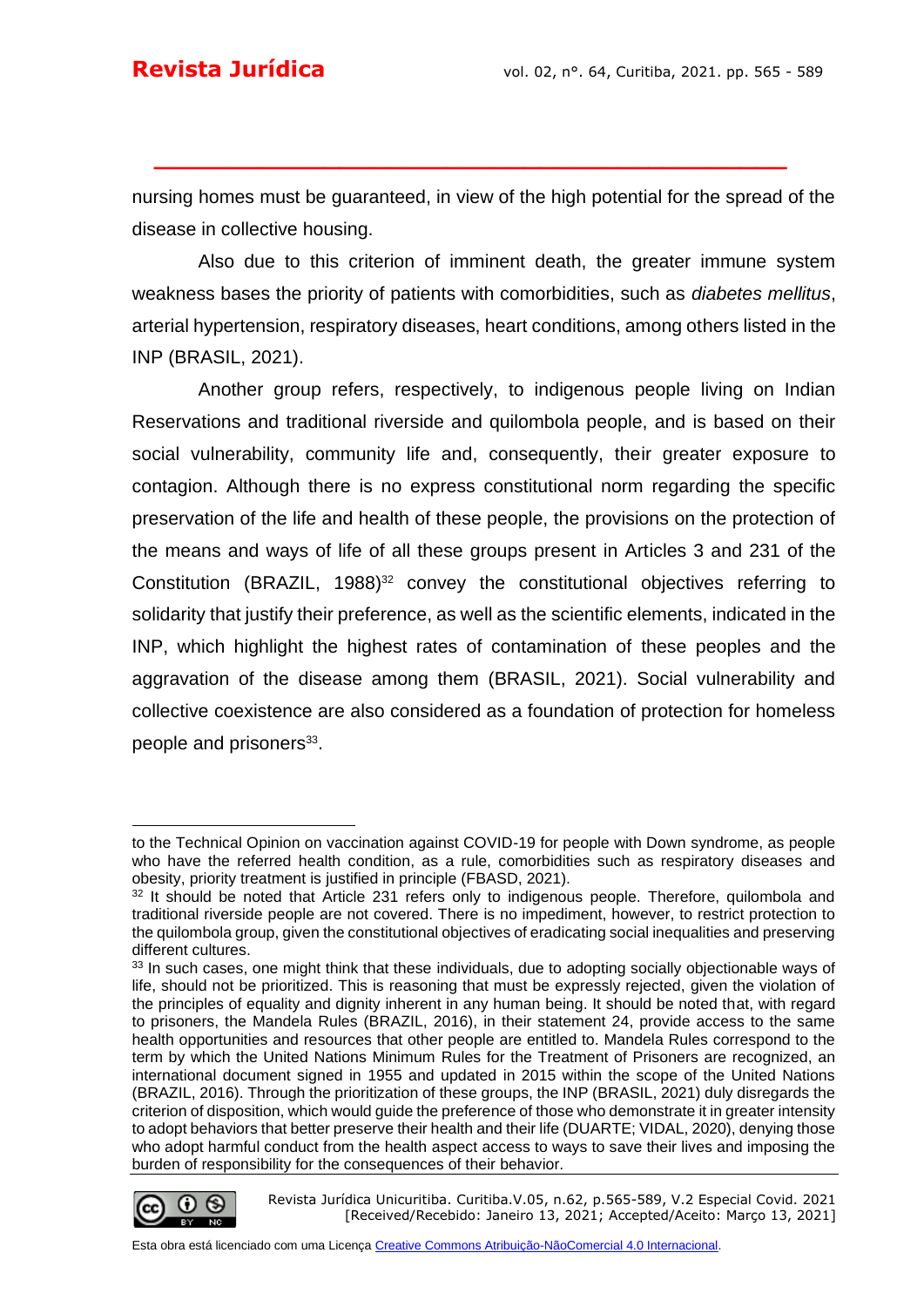However, the lack of priority treatment by the INP is objectionable to another group in relation to which studies carried out in the Brazilian social context have shown greater susceptibility to COVID-19 contraction and higher levels of development of the severe or lethal form of the disease: that of blacks. In fact, ethnicity appears as a vulnerability factor not due to specificities inherent to race, but due to the coincidence, in large proportions, with the group of people with precarious financial conditions $34$ .

**\_\_\_\_\_\_\_\_\_\_\_\_\_\_\_\_\_\_\_\_\_\_\_\_\_\_\_\_\_\_\_\_\_\_\_\_\_\_\_\_\_**

The poorest represent another social category that would be worthy of vaccination preference. The surveys indicate, moreover, that they have greater subjection to contagion and to the aggravation of the disease, even until death. Poverty, of course, also includes some groups protected by the INP (BRAZIL, 2021), such as that of the indigenous people, of the homeless, of the quilombolas and riverside communities, such as that of the blacks, whose lack of immunization priority was criticized above. However, the precarious economic situation must give rise to the autonomy of this group, as it can be dissociated from the characteristics that specify the others. In the national reality, poverty implies the use of public transportation, demographic concentration, lack of conditions for access to remote work means, precarious health treatments, low food nutrition, less access to basic sanitation, lack of financial conditions for the cost of personal protective equipment (such as masks and lab coats) and sanitary supplies (such as soap, alcohol gel, bleach, etc.). These circumstances, themselves, would require, at least, the organization of the vaccination calendar from the perspective of income, prioritizing the most needy population<sup>35</sup>. To make this proposal feasible, electronic platforms already structured and managed by the State to provide other social benefits can be used.

<sup>&</sup>lt;sup>35</sup> Studies analyzing the reality of social segments less financially favored in other countries and in other epidemics, throughout history, confirm the most intense effects of contamination between them (COVID-19, 2020).



Revista Jurídica Unicuritiba. Curitiba.V.05, n.62, p.565-589, V.2 Especial Covid. 2021 [Received/Recebido: Janeiro 13, 2021; Accepted/Aceito: Março 13, 2021]

<sup>&</sup>lt;sup>34</sup> In this sense, research carried out by the Publica website, based on data provided on the Ministry of Health's DATASUS platform, points to the occurrence of a higher mortality rate for black people (BIANCA MUNIZ, 2021). In this sense: "The data also point out that mortality - that is, the number of people who die in relation to those who have the disease - was higher among blacks than among whites: 92 deaths per 100 thousand inhabitants in blacks, for 88 in whites. The report counted the deaths resulting from severe respiratory problems (SARS) caused by the coronavirus and registered by the Ministry of Health until February 22" (BIANCA MUNIZ, 2021).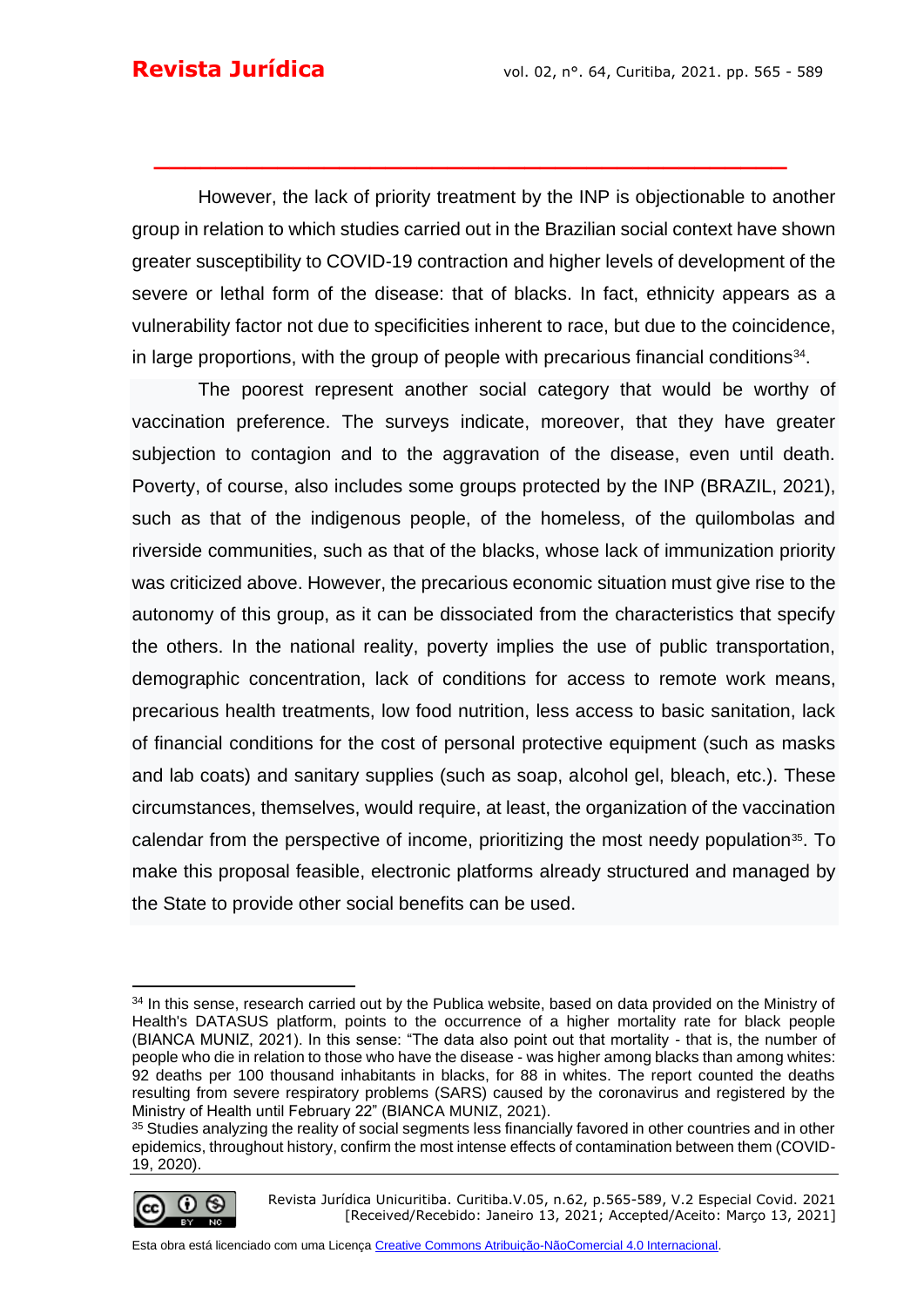## 3.3 PROFESSIONAL CATEGORIES AND THE CRITERION OF SOCIAL VALUE

**\_\_\_\_\_\_\_\_\_\_\_\_\_\_\_\_\_\_\_\_\_\_\_\_\_\_\_\_\_\_\_\_\_\_\_\_\_\_\_\_\_**

The INP (BRAZIL, 2021) also contemplates a priority for the immunization of several professional sectors. Among the aforementioned categories, the plan includes public transport workers and various cargo workers, agents working in the public security and armed forces sectors, teachers from all levels of education, professionals in the industrial and construction sectors. Indeed, the special protection of certain corporate sectors is close to the aforementioned criterion of social value, which is extremely exceptional and guides the prioritization of receiving severely scarce health resources from those who perform activities of high social value and which must be continuous<sup>36</sup> due to their high relevance. The maintenance of the services provided by these groups also results in greater exposure to the risk of contamination of these professionals, which implies the scope of greater social and life preservation in the criterion of the social value in question.

A relevant argument for the demarcation of the groups to be prioritized concerns the protection of those who develop activities related to the existential minimum, in order to justify the allocation of priority treatment to education professionals<sup>37</sup> and those who protect the essential core of the right to health, which they would already have had a preference supported by the special responsibilities criterion already discussed in section 3.1.

Other arguments can be presented to support the vaccination preference of other professional categories provided for INP (BRASIL, 2021). The protection of the

<sup>&</sup>lt;sup>37</sup> Add to this argument the fact that the activities carried out in person tend to concentrate many people in the same room, which can configure the high exposure to the risk of contagion. In order to avoid greater damage to students, educational activities were, throughout Brazil and in the world (MATUOKA, 2020), moved to the virtual emergency, through the use of remote teaching technologies, due to the need to adopt social isolation measures to reduce contagion with the COVID-19 virus. Notwithstanding, several factors point to the greater convenience of using the face-to-face approach, such as the high rates of school dropout in distance learning modalities, the difficulty of accessing quality internet service providers, especially by the least privileged students and the lack of adequate pedagogical preparation of teachers for the ministry of their activities virtually (MATUOKA, 2020).



Revista Jurídica Unicuritiba. Curitiba.V.05, n.62, p.565-589, V.2 Especial Covid. 2021 [Received/Recebido: Janeiro 13, 2021; Accepted/Aceito: Março 13, 2021]

<sup>&</sup>lt;sup>36</sup> The sanitary democracy provided in the Constitution (BRAZIL, 1988) guides the definition of those activities considered most important must be carried out through a wide public debate. Its absence requires a broad argumentative effort from the juridical-philosophical community to safeguard the discursive legitimacy of favored groups.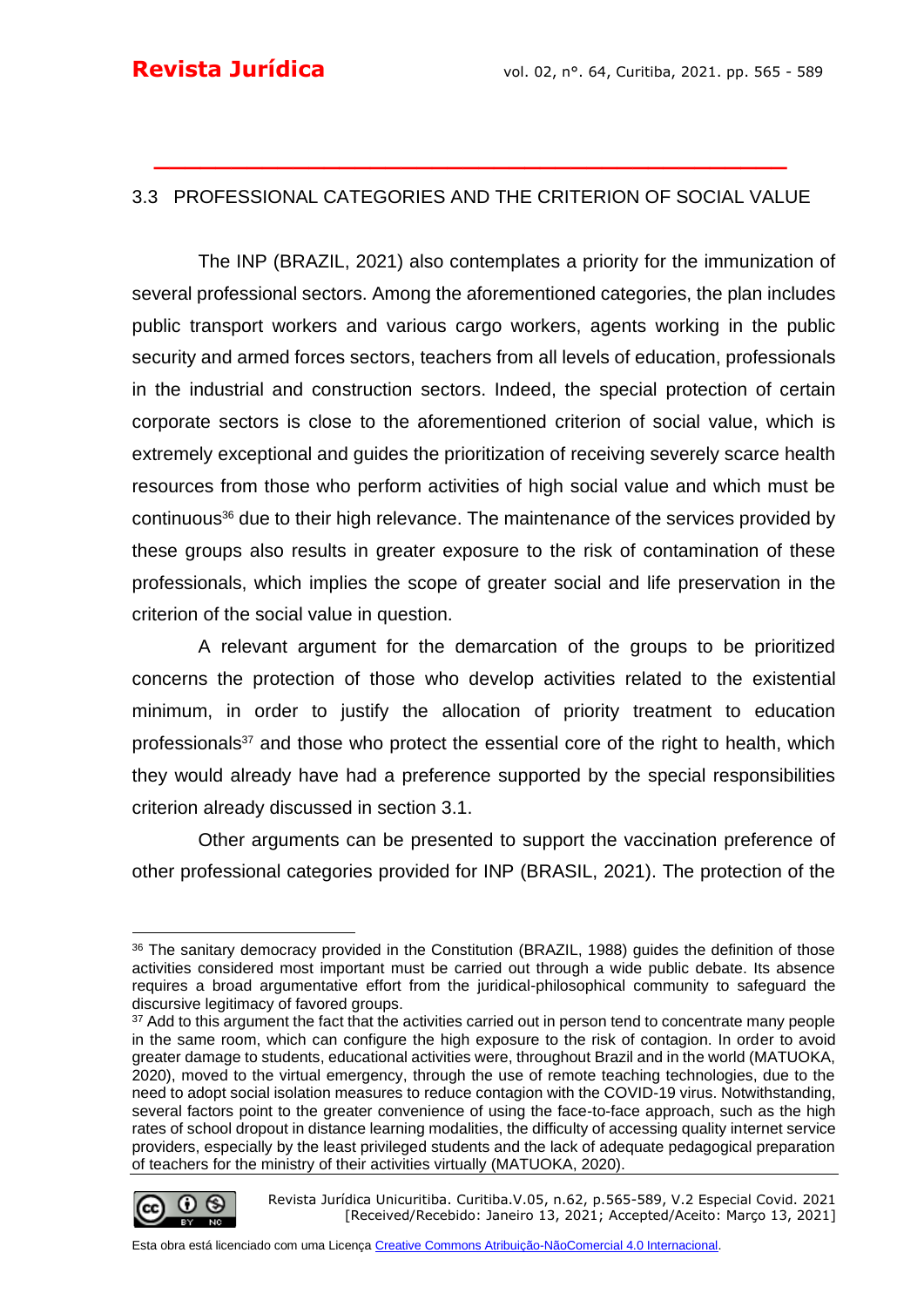population's subsistence conditions supports transport sector professionals priority due to the indispensable performance of the task of loading essential goods, such as foodstuffs and medicines. On the other hand, the public security agents preferential tutelage is also legitimate due to the performance of activities to combat natural disasters, such as that developed by firefighters; surveillance of the prison system carried out by prison officers; protection of national security by the armed forces and repression of violence, such as the activities of police officers.

**\_\_\_\_\_\_\_\_\_\_\_\_\_\_\_\_\_\_\_\_\_\_\_\_\_\_\_\_\_\_\_\_\_\_\_\_\_\_\_\_\_**

The INP (BRAZIL, 2021) also prioritizes the productive sector; however, based on the social value criterion, protection should be restricted to the segment of the essential goods industry. The absence of this limitation, in the vaccination plan, denotes the priority of categories associated with the profitability of the owners of the means of production, and, thus, a distortion of the ethical parameters that should guide the social organization. The same occurs with the unrestricted protection of construction professionals by INP (BRASIL, 2021), whose protection should be restricted to those who work in the construction of homes, health care units and establishments for the production or trade of essential goods, while the document prioritized the sector in an unlimited way.

Argumentative rationality would also require the prioritization, by INP (BRASIL, 2021), of categories such as that of commerce workers, port workers, bank employees, funeral directors, communication professionals, social security experts and the basic sanitation system professionals. With regard to the group of traders, the preference should be recognized, but limited to those involved in the segments of essential products, whose activities remain even in the event of a lockdown. Identical fundamentals argue in favor of the port workers' priority, within the same limits suggested to traders. The activity of bank employees, especially with regard to public banks (responsible for distributing state subsidies to the poor or economically affected by restrictions resulting from the pandemic) is also essential in view of the need for access to financial resources in today's life and justifies their priority. The workers of funerary system, likewise, perform uninterrupted activities due to their high moral and sanitary essentiality, in addition to deserving protection for being exposed to high risk due to the potential contagion with contaminated corpses. With regard to

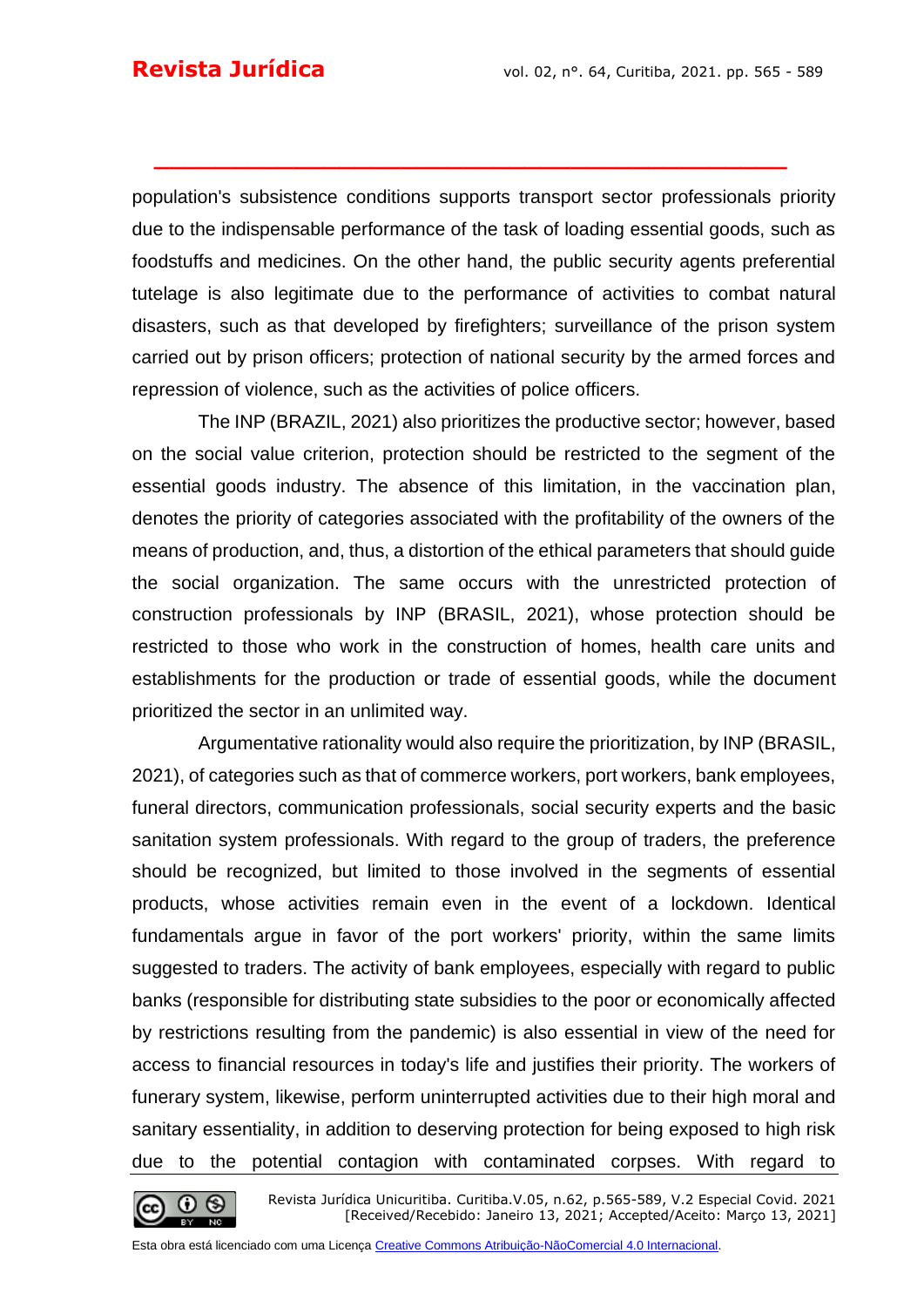communication professionals, their contributions to the information of people and social control of activities carried out by public authorities are significant, notably in the face of the pandemic scenario. Experts in social security system and social assistance must also be protected in view of the necessary preservation of the conditions of social access to such benefits. Finally, the priority of basic sanitation professionals (drinking water supply; sanitary sewage; urban cleaning and solid waste management and drainage and management of urban rainwater) is a requirement due to the high essentiality of such activities, inherent to the content of first health needs. The highlighted relevance of the above activities is recognized by Law No. 7,983 (BRAZIL, 1989), which, by regulating the right to strike by private workers, limits its exercise to essential service providers, which it lists in its art. 10, and which includes the groups mentioned in the previous paragraph, with all the others being correctly considered with the vaccination preference for the INP (BRAZIL, 2021).

**\_\_\_\_\_\_\_\_\_\_\_\_\_\_\_\_\_\_\_\_\_\_\_\_\_\_\_\_\_\_\_\_\_\_\_\_\_\_\_\_\_**

Finally, considering the possible changes in the scenarios related to the pandemic, especially regarding to the supply of vaccines, the variation in the levels of contamination and the scientific development about its ways of combating, the definition of the professional categories to be prioritized needs continuous interdisciplinary approaches, which can lead to a review of INP.

## **4 FINAL CONSIDERATIONS**

The present research was dedicated to the examination of the ethical and legal pertinence of the groups chosen as immunization priorities by the INP (BRASIL, 2021). Vaccination of all would be required, in view of the high transmissibility and lethality of the COVID-19 virus and the integrality and universality principles that govern the SUS, as provided in the Constitution (BRAZIL, 1988). Notwithstanding, despite public efforts to acquire immunizers, the limits to their production in sufficient quantity to qualify them as severely scarce health resources, thus understood as whose human action in satisfactory availability increase is not feasible and those essential to the satisfaction of first healthcare needs.

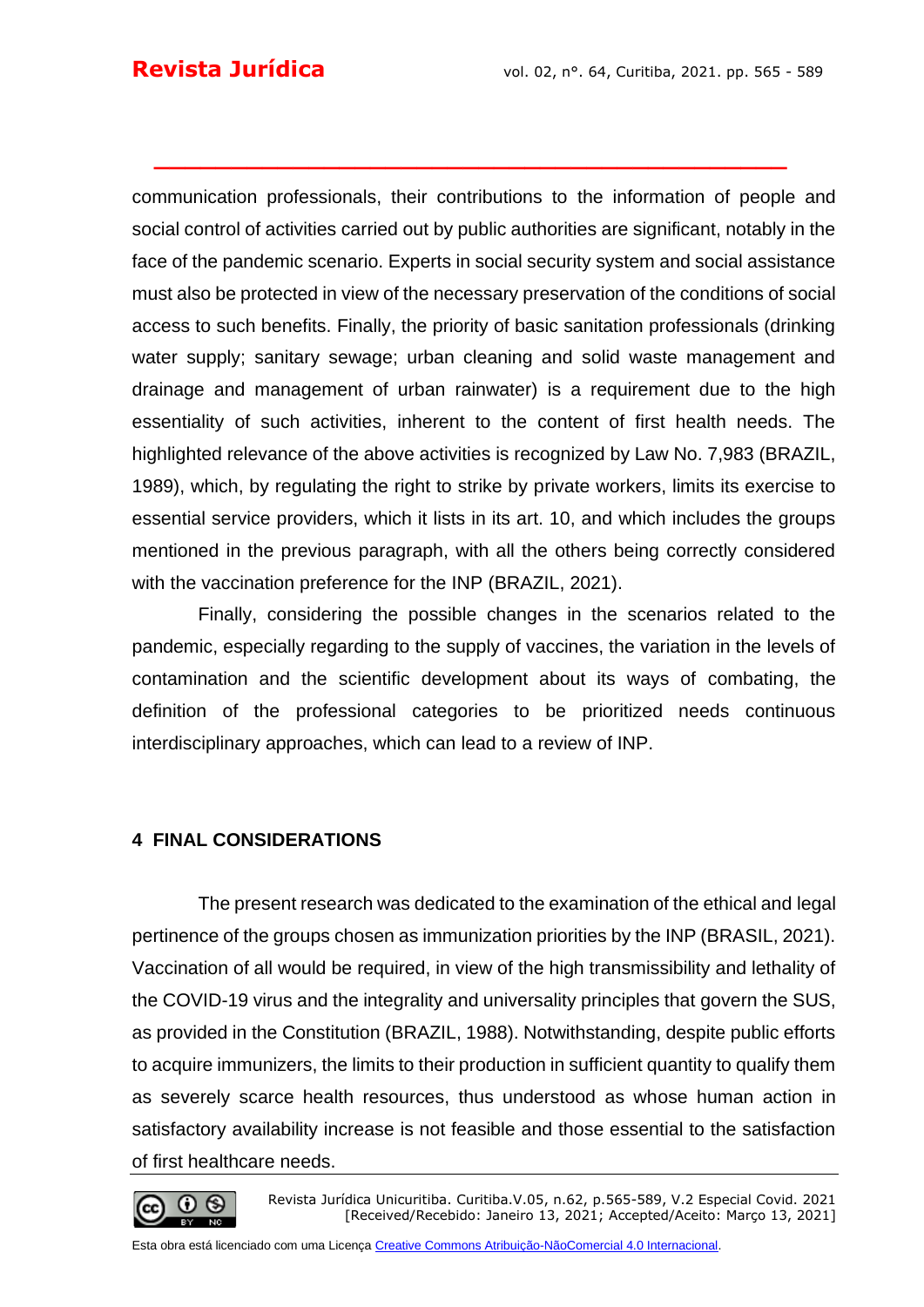The severe scarcity implies allocative choices that demand the adoption of criteria rationally and consensually accepted by the community that will support them due to the potential of life risk exposure of some resulting from such decisions. Considering the legal and ethical nature of the "life" asset exposed to risk by such decisions, there is a need for the presence of the same predicates in the criteria on which they are based.

**\_\_\_\_\_\_\_\_\_\_\_\_\_\_\_\_\_\_\_\_\_\_\_\_\_\_\_\_\_\_\_\_\_\_\_\_\_\_\_\_\_**

However, the preference given by the INP (BRAZIL, 1988) was considered valid, social and health vulnerable, thus understood those belonging to groups of elderly people in a situation of institutionalization or not; to people with debilitating disabilities; to the indigenous people who live on demarcated land; riverside or quilombola people; to homeless people and prisoners. The greatest health and social vulnerability of these categories is recognized in several statutes and is supported by the criterion of imminent death and the Rawls' principle of justice (2008), which guides the possibility of unequal allocation of scarce resources only by prioritizing the least favored in a society. The preference of blacks and the organization of the vaccination calendar according to income, giving priority to the most financially needy, due to their greater propensity to contagion and the development of serious or lethal forms of COVID-19, were also suggested.

Furthermore, the preference given to health professionals working in fighting in the pandemic scenario or in the treatment of other health problems that expose human life to risk was approved, based on the criterion of special responsibilities. This criterion is based on the utilitarian philosophical conception, usually refuted for relegating the moral values inherent in a conduct to enhance the amount of social welfare generated by another, regardless of the aspect neglected by it. In view of the severe scarcity of saving human lives necessary resources, the utilitarian criteria become valid, since, if all lives are of equal value, the measure capable of saving as many lives as possible is rationally sustainable.

The same criterion of special responsibilities justifies the priority selection for vaccination of professionals who work in institutions that host individuals belonging to other vulnerable groups; public security system workers (prison officers, members of the police and fire brigades) and cargo transportation professionals, who are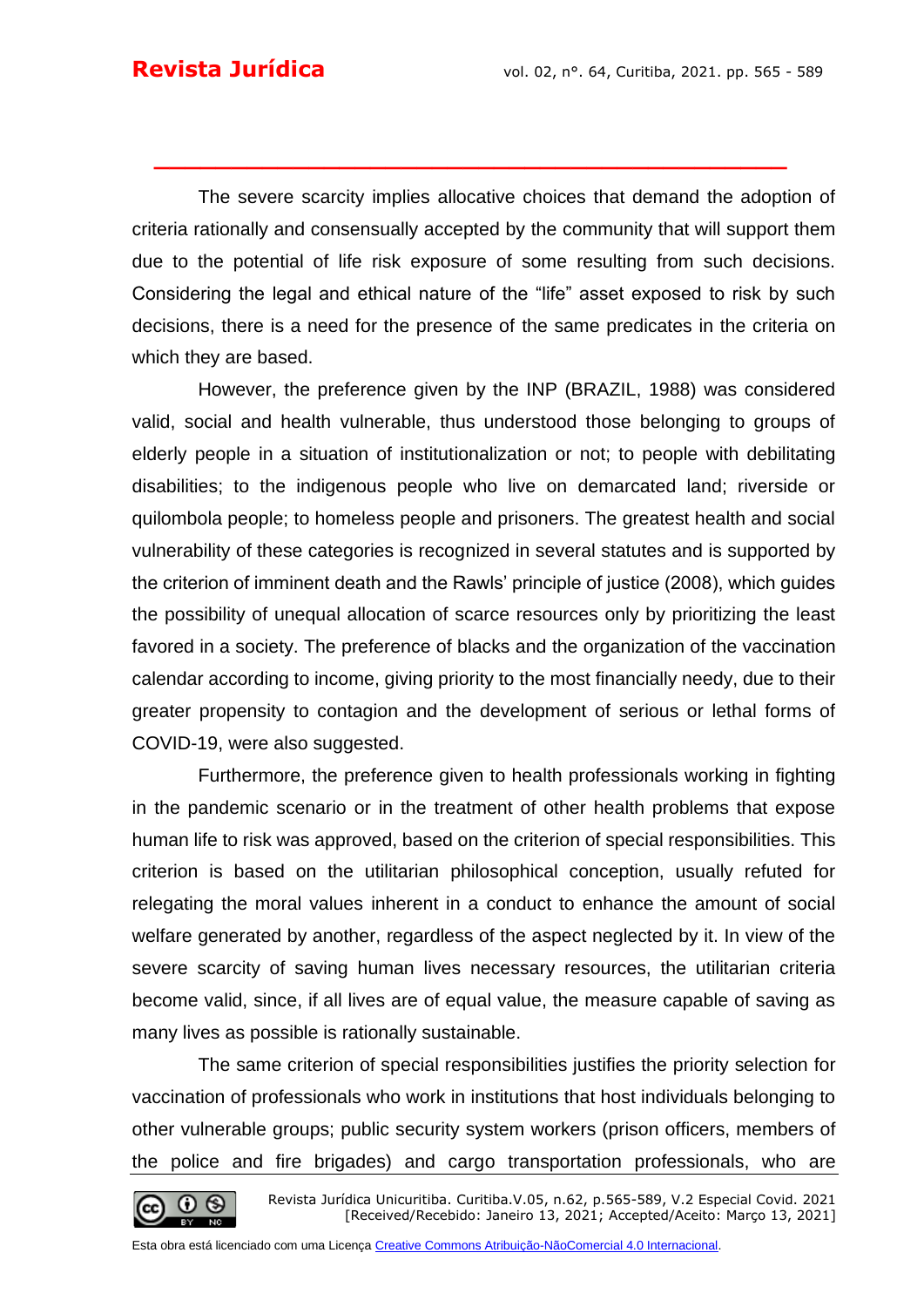responsible for providing the population with access to essential assets for human survival, such as food and medicines.

**\_\_\_\_\_\_\_\_\_\_\_\_\_\_\_\_\_\_\_\_\_\_\_\_\_\_\_\_\_\_\_\_\_\_\_\_\_\_\_\_\_**

The criterion of social value, on the other hand, because it gives priority to groups that carry out activities of high importance in society, would demand a wide public debate for its definition. In any case, due to the continuous need for essential services provided by some professional groups, the inclusion of some categories was approved and the reservations for the priority of others was suggested.

Based on the reported analysis, it can be seen that the INP (BRASIL, 2021) was prepared under ethical and legally valid criteria, with regard to most of the preferences dispensed by them. Nevertheless, the inclusion of other categories and some specifications of the categories already prioritized would still be necessary for the more fully satisfaction of the ideals of distributive justice inherent in a Democratic State.

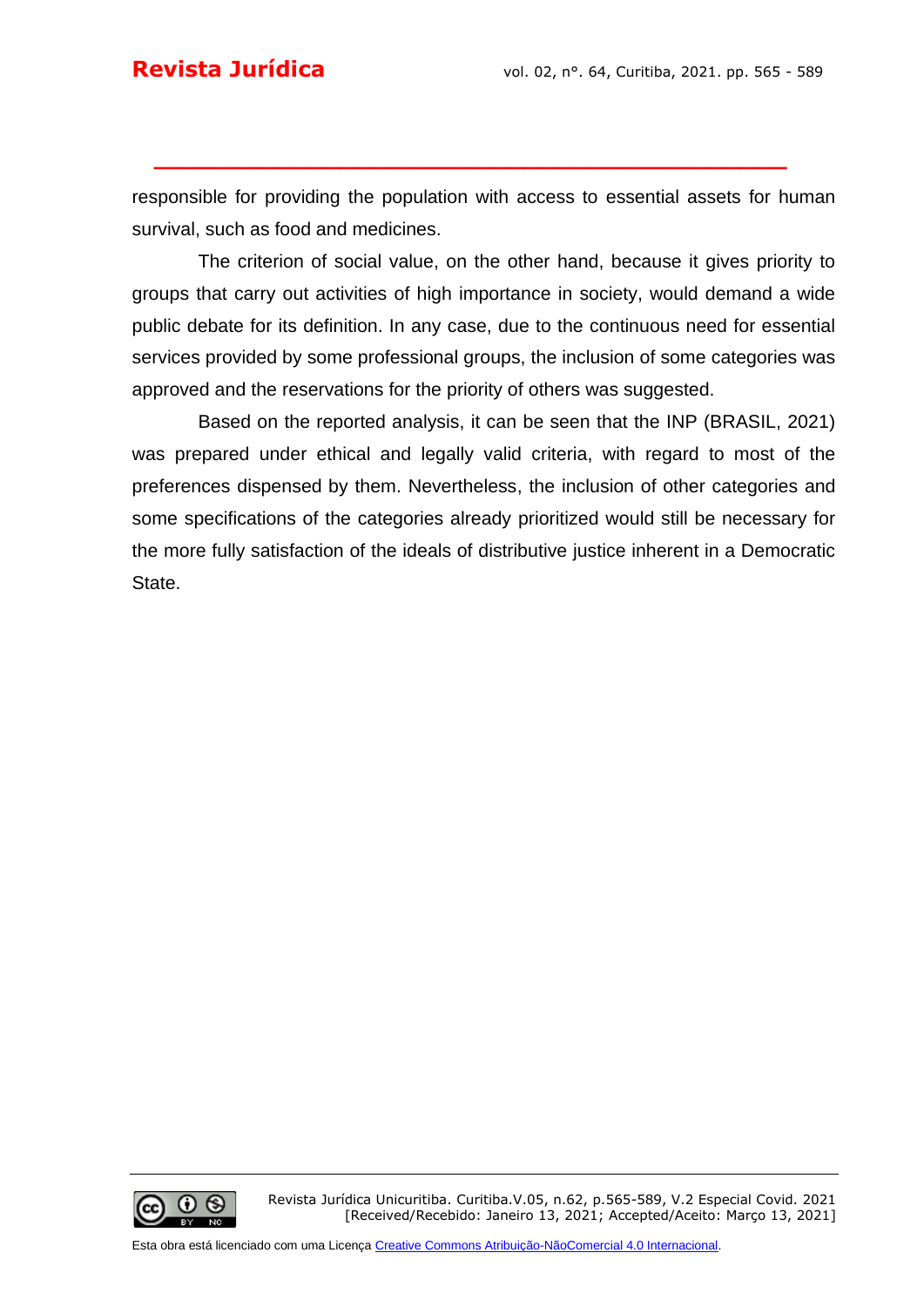### **REFERENCES**

AITH, Fernando Mussa *Abujamra. Direito à saúde e democracia sanitária: experiências brasileiras. Revista de Direito Sanitário*, [S. l.], v. 15, n. 3, p. 85-90, 2015. DOI: 10.11606/issn.2316-9044.v15i3p85-90. Available at: https://www.revistas.usp.br/rdisan/article/view/97328. Access on: 6 Feb. 2021.

**\_\_\_\_\_\_\_\_\_\_\_\_\_\_\_\_\_\_\_\_\_\_\_\_\_\_\_\_\_\_\_\_\_\_\_\_\_\_\_\_\_**

ALEXY, Robert. *Teoria da argumentação jurídica: a teoria do discurso racional como teoria da justificação jurídica*. 2. ed. Tradução Zilda Hutchinson Schild Silva. São Paulo: Landy, 2005

ALEXY, Robert. *Teoria dos direitos fundamentais.* 2. ed. Tradução Virgílio Afonso da Silva. São Paulo: Malheiros, 2011.

BIANCA MUNIZ. Publica. *Brasil registra duas vezes mais pessoas brancas vacinadas que negras: acinação começou com mulher negra, mas agora há mais brancos vacinados; mortalidade da covid-19 em negros é maior. acinação começou com mulher negra, mas agora há mais brancos vacinados; mortalidade da covid-19 em negros é maior.* 2021. Available at: https://apublica.org/2021/03/brasil-registraduas-vezes-mais-pessoas-brancas-vacinadas-que-negras/. Access on: 31 Mar. 2021.

BITTAR, Eduardo C. B. *Curso de ética jurídica.* 14. ed. São Paulo: Saraiva, 2018.

BOBBITT, Philip; CALABRESI, Guido. **Tragic Choices**: the Conflicts Society Confronts in the Allocation Of Tragically Scarce Resources. New York, London: W.W. Norton & Company, 1978.

BODRA, Maria Eugênia Ferraz do Amaral; DALLARI, Sueli. Gandolfi. *A saúde e a iniciativa privada na Constituição Federal de 1988: princípios jurídicos. Revista de Direito Sanitário,* [S. l.], v. 20, n. 3, p. 240-260, 2020. Available at: http://www.revistas.usp.br/rdisan/article/view/180250. Access on: 31 Jan. 2021.

BRASIL. Agência Brasil. *Senadores ouvem laboratórios e destacam número insuficiente de vacinas. Representantes das empresas foram ouvidos no Senado.* 23. mar. 2021. Available at: https://agenciabrasil.ebc.com.br/politica/noticia/2021- 03/senadores-ouvem-laboratorios-e-destacam-numero-insuficiente-de-vacinas. Access on: 27 Mar. 2021.

BRASIL. *Conselho Nacional de Justiça. Regras de Mandela: regras mínimas das Nações Unidas para o tratamento de presos. Coordenação* Luís Geraldo Santana Lanfredi. Brasília: CNJ, 2016. Available at: https://www.cnj.jus.br/wpcontent/uploads/2019/09/a9426e51735a4d0d8501f06a4ba8b4de.pdf. Access on: 21 Feb. 2021.

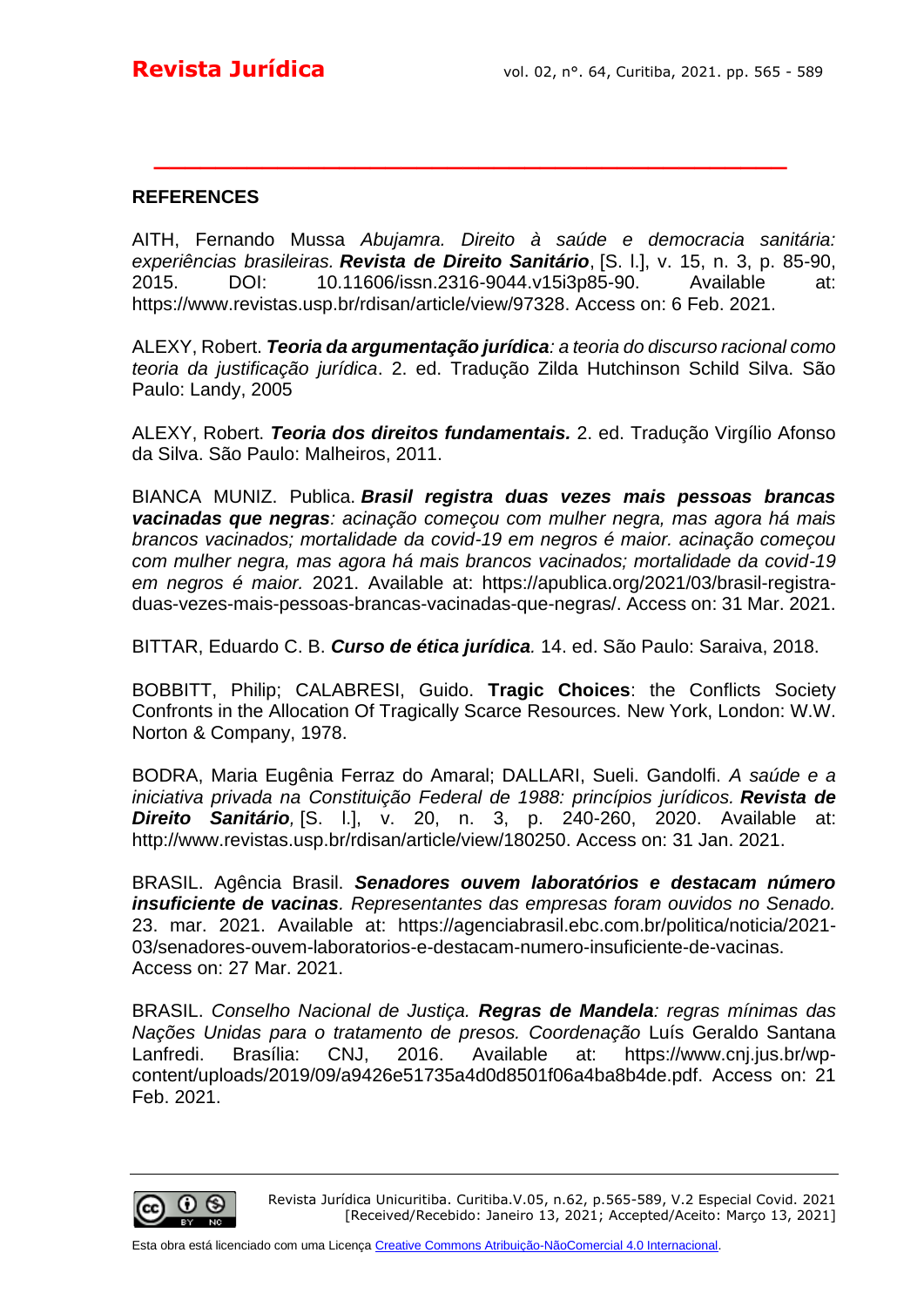BRASIL. *Decreto nº 6.949, de 25 de agosto de 2009.* Available at: http://www.planalto.gov.br/ccivil\_03/\_ato2007-2010/2009/decreto/d6949.htm. Access on: 20 Feb. 2021.

**\_\_\_\_\_\_\_\_\_\_\_\_\_\_\_\_\_\_\_\_\_\_\_\_\_\_\_\_\_\_\_\_\_\_\_\_\_\_\_\_\_**

BRASIL. *Pesquisa nacional de saúde. 2015.* Available at: http://www.brasil.gov.br/noticias/saude/2015/06/71-dos-brasileiros-tem-os-servicospublicos-de-saude-como-referencia. Access on: 15 Dec. 2018.

BRASIL. *Lei nº 6.250, de 30 de outubro de 1975.* Available at: http://www.planalto.gov.br/ccivil\_03/leis/l6259.htm. Access on: 7 Feb. 2021.

BRASIL. *Lei nº 7.783, de 28 de junho de 1989***.** Available at: http://www.planalto.gov.br/ccivil\_03/leis/l7783.HTM#:~:text=14.047%2C%20de%202 020)-,Art.,das%20necessidades%20inadi%C3%A1veis%20da%20comunidade. Access on: 30 Mar 2021.

BRASIL. *Lei nº 8.080, de 19 de setembro de 1990***.** Available at: http://www.planalto.gov.br/ccivil\_03/leis/l8080.htm. Access on: 7 Feb. 2021.

BRASIL. *Lei nº 9.782, de 26 de janeiro de 1999.* Available at: http://www.planalto.gov.br/ccivil 03/leis/l9782.htm. Access on: 6 Feb. 2021.

BRASIL. *Lei nº 10.741, de 1º de outubro de 2003.* Available at: http://www.planalto.gov.br/ccivil\_03/leis/2003/l10.741.htm. Access on: 14 Feb. 2021.

BRASIL. *Lei nº 13.146, de 6 de julho de 2015.* Available at: http://www.planalto.gov.br/ccivil 03/ ato2015-2018/2015/lei/l13146.htm. Access on: 20 Feb. 2021.

BRASIL. *Lei nº 13.979, de 06 de fevereiro de 2020.* Available at: http://www.planalto.gov.br/ccivil\_03/\_ato2019-2022/2020/lei/l13979.htm. Access on: 7 Feb. 2021.

BRASIL. *Lei nº 14.026, de 15 de julho de 2020.* Available at: http://www.planalto.gov.br/ccivil 03/ ato2019-2022/2020/lei/l14026.htm. Access on 30 mar 2021.

BRASIL. *Lei nº 14.125, de 10 de março de 2020.* Available at: http://www.planalto.gov.br/ccivil\_03/\_ato2019-2022/2021/lei/L14125.htmm0: Access on: 13 mar 2021.

BRASIL. Pedro Rafael Vilela. Agência Brasil. *Governo federal diz que não se envolve em compras privadas de vacina: empresas querem comprar 33 milhões de doses para imunizar funcionários. Empresas querem comprar 33 milhões de doses para imunizar funcionários.* 2021. Available at:



Revista Jurídica Unicuritiba. Curitiba.V.05, n.62, p.565-589, V.2 Especial Covid. 2021 [Received/Recebido: Janeiro 13, 2021; Accepted/Aceito: Março 13, 2021]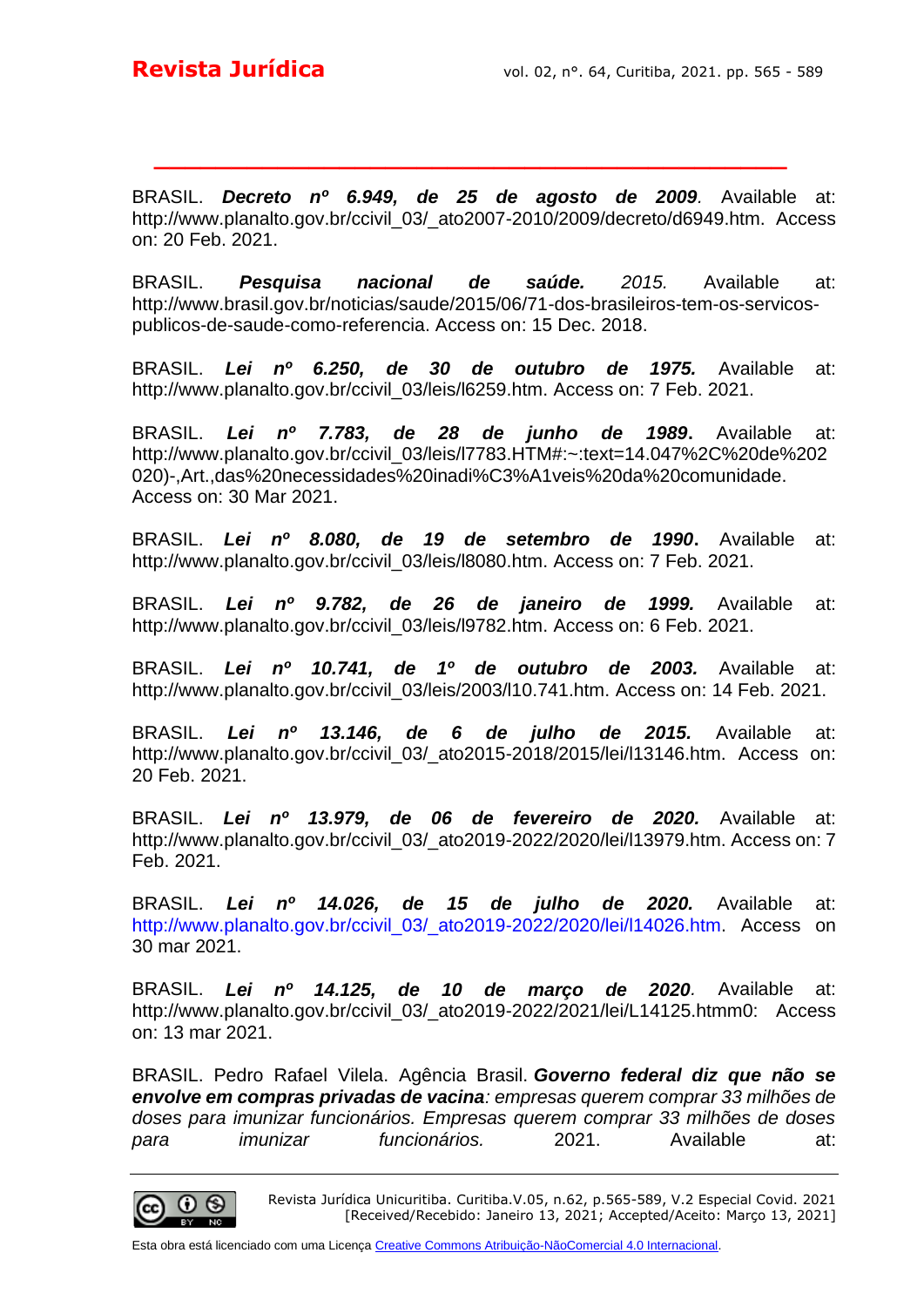https://agenciabrasil.ebc.com.br/politica/noticia/2021-01/governo-federal-diz-quenao-se-envolve-em-compras-privadas-de-vacina. Access on: 06 fev. 2021.

**\_\_\_\_\_\_\_\_\_\_\_\_\_\_\_\_\_\_\_\_\_\_\_\_\_\_\_\_\_\_\_\_\_\_\_\_\_\_\_\_\_**

BRASIL. Supremo Tribunal Federal. *Ação Cível Originária nº 3.463. Relator*: Ministro Ricardo Lewandowski. 2021. Available at: http://www.stf.jus.br/arquivo/cms/noticiaNoticiaStf/anexo/ACO3463.pdf. Access on: 07 fev. 2021.

BRASIL. Supremo Tribunal Federal. *Vacinas: ministro determina que governo detalhe ordem de preferência em grupos prioritários. Lewandowski deu prazo de cinco dias para que a divulgação seja feita de forma clara e com base em critérios técnico-científicos.* 08 de fevereiro de 2021. Available at: http://portal.stf.jus.br/noticias/verNoticiaDetalhe.asp?idConteudo=460138&tip=UN. Access on: 20 fev. 2021.

DALLARI, Sueli Gandolfi. *A construção do direito à saúde no Brasil. Revista de Direito Sanitário,* São Paulo, v. 9, n. 3, p. 9-35, nov. 2008, fev. 2009. Available at: https:// www.revistas.usp.br/rdisan/article/view/13128. Access on: 28 abr. 2020.

DUARTE, Luciana Gaspar Melquíades; MAGALHÃES, Felipe Rocha. Ethical criteria for scarce resource allocation in public health. *Forum Administrativo: direito público.*  Belo Horizonte: Forum, ano 18, n. 212, out. 2018. 155 p. Available at: https://juslaboris.tst.jus.br/handle/20.500.12178/163675. Access on: 15 maio 2020.

DUARTE, Luciana Gaspar Melquíades. *Possibilidades e Limites do Controle Judicial sobre as Políticas Públicas de Saúde: um Contributo para a Dogmática do Direito à Saúde.* 2. ed. Revisão, atualização e ampliação Víctor Luna Vidal. Belo Horizonte: Fórum, 2020.

DUARTE, Luciana Gaspar Melquíades; CASTRO, Yuran Quintão. *Núcleo essencial do direito à saúde: demandas de saúde de primeira necessidade.* In: DUARTE, Luciana Gaspar Melquíades; VIDAL, Victor Luna. (org). *Direito à Saúde: judicialização e pandemia do novo coronavírus.* São Paulo: Thomson Reuters, 2020, p. 201-230.

DUARTE, Luciana Gaspar Melquíades; VIDAL, Víctor Luna. *Judicialização dos leitos de UTI no contexto da pandemia do novo coronavírus.* In: DUARTE, Luciana Gaspar Melquíades; VIDAL, Victor Luna. (org). *Direito à Saúde: judicialização e pandemia do novo coronavírus.* São Paulo: Thomson Reuters, 2020, p. 107-144.

DWORKIN, Ronald. *O império do direito.* São Paulo: Martins Fontes, 2003.

FEDERAÇÃO BRASILEIRA DAS ASSOCIAÇÕES DE SÍNDROME DE DOWN (FBASD). *Parecer Técnico da UNIFESP sobre vacinação contra COVID-19 para as pessoas com síndrome de Down.* 12 de janeiro de 2021. Available at:

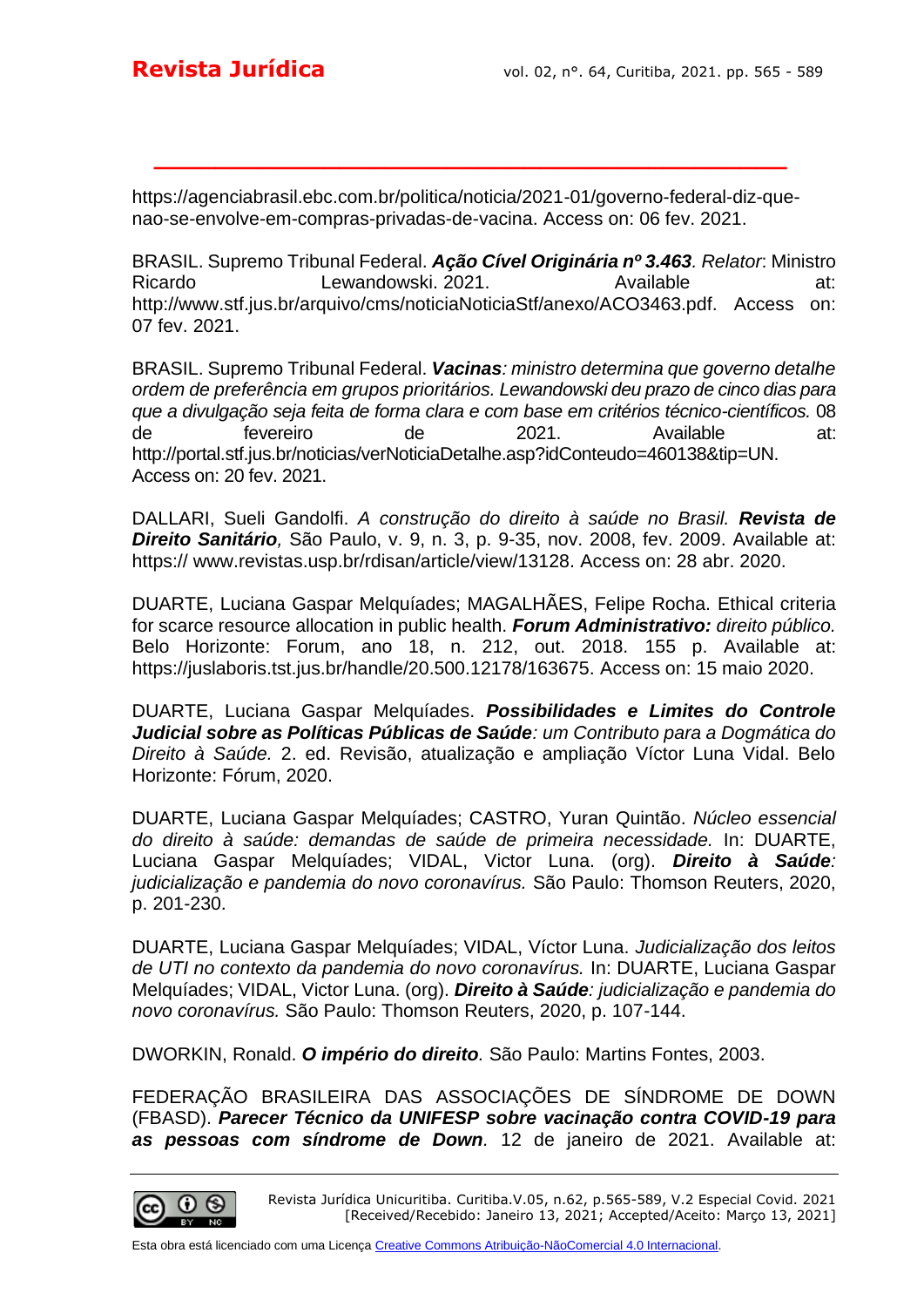https://federacaodown.org.br/parecer-tecnico-da-unifesp-sobre-vacinacao-contracovid-19-para-as-pessoas-com-sindrome-de-down/. Access on: 20 fev. 2021.

**\_\_\_\_\_\_\_\_\_\_\_\_\_\_\_\_\_\_\_\_\_\_\_\_\_\_\_\_\_\_\_\_\_\_\_\_\_\_\_\_\_**

KILNER, John F. **Who lives? Who dies?**: Ethical Criteria in Patient Selection. Yale: Yale University Press, 1990.

MATUOKA, Ingrid. *Como está sendo a reabertura das escolas pelo mundo. Centro de Referências em Educação Integral.* 10 set. 2020. Available at: https://educacaointegral.org.br/reportagens/como-esta-sendo-reabertura-dasescolas-pelo-mundo/. Access on: 17 mar. 2021.

MELLO, Cecília. *Expectativas sobre uma vacina contra o vírus da covid-19. Algumas reflexões jurídicas e sociais.* **Revista dos Tribunais**, São Paulo, v. 1022/2020, p. 307 – 325.

ORGANIZAÇÃO DAS NAÇÕES UNIDAS. *Declaração Universal dos Direitos Humanos. Adotada e proclamada pela Assembleia Geral das Nações Unidas (resolução 217 A III) em* 10 de dezembro de 1948. Available at: https://www.unicef.org/brazil/declaracao-universal-dos-direitos-humanos. Access on 17 mar. 2021.

ORGANIZAÇÃO MUNDIAL DE SAÚDE. *Constituição da Organização Mundial de Saúde, de 22 de julho de 1946.* Available at: http://www.direitoshumanos. usp.br/index.php/OMS-Organiza%C3%A7%C3%A3o-Mundial-da-Sa%C3%BAde/constituicao-da-organizacao-mundial-da-saude-omswho.html. Access on: 26 jun. 2020.

ORGANIZAÇÃO MUNDIAL DE SAÚDE. **WHO SAGE ROADMAP FOR PRIORITIZING USES OF COVID-19 VACCINES IN THE CONTEXT OF LIMITED SUPPLY**. Version 1.1. 13 de novembro de 2021. Available at: https://www.who.int/docs/default-source/immunization/sage/covid/sage-prioritizationroadmap-covid19-vaccines.pdf?Status=Temp&sfvrsn=bf227443\_2. Access on: 21 fev. 2021.

OUR WORLD IN DATA. *Coronavirus (COVID-19) Vaccinations.* Reino Unido, 2021. Available at: https: https://ourworldindata.org/covid-vaccinations?country=~BRA. Access on: 18 mar. 2021.

PODER 360. *Pandemia volta a ter mais mortes; letalidade por faixa etária se mantém. Considerando dados desde o início/Idosos são maioria das vítimas/Poder360 compilou dados/De Brasil,* Itália, EUA e Espanha/E de Suécia e Reino Unido/Conheça faixa etária dos mortos. 19 de dezembro de 2020. Available at: https://www.poder360.com.br/coronavirus/pandemia-volta-a-ter-mais-mortes-masfaixa-etaria-da-letalidade-se-mantem/. Access on: 07 fev. 2021.